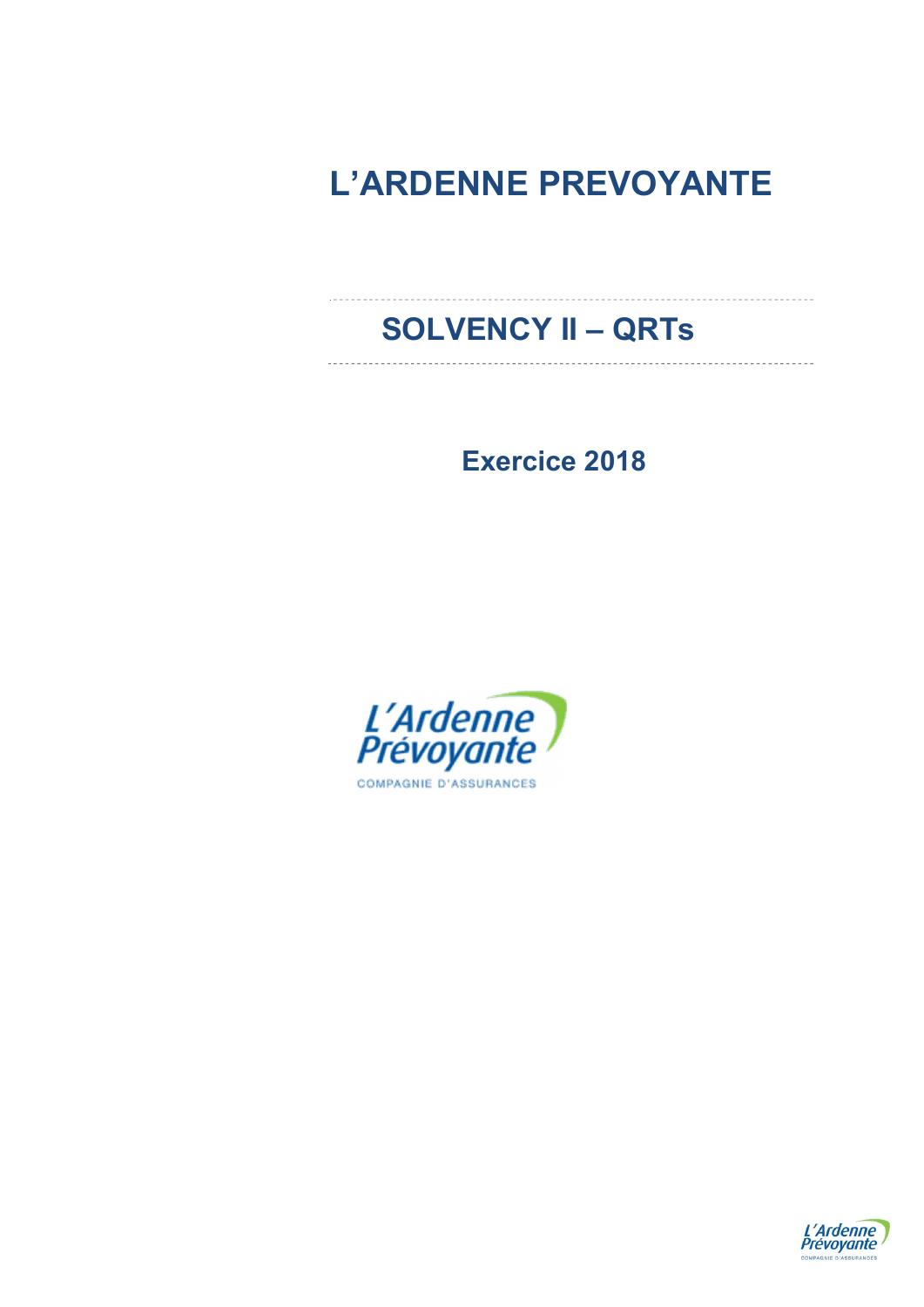### Annex I S.02.01.02 Balance sheet

|                                                                                        |                   | <b>Solvency II value</b> |
|----------------------------------------------------------------------------------------|-------------------|--------------------------|
| <b>Assets</b>                                                                          |                   | C0010                    |
| Intangible assets                                                                      | <b>R0030</b>      |                          |
| Deferred tax assets                                                                    | R0040             | 2.098.695                |
| Pension benefit surplus                                                                | R <sub>0050</sub> |                          |
| Property, plant & equipment held for own use                                           | R0060             | 1.881.404                |
| Investments (other than assets held for index-linked and unit-linked contracts)        | R0070             | 138.541.009              |
| Property (other than for own use)                                                      | <b>R0080</b>      | 3.400.000                |
| Holdings in related undertakings, including participations                             | R0090             |                          |
| Equities                                                                               | <b>R0100</b>      | 8.364.945                |
| Equities - listed                                                                      | R0110             | 8.360.502                |
| Equities - unlisted                                                                    | <b>R0120</b>      | 4.443                    |
| <b>Bonds</b>                                                                           | <b>R0130</b>      | 126.776.064              |
| Government Bonds                                                                       | R0140             | 77.967.904               |
| Corporate Bonds                                                                        | R0150             | 48.808.160               |
| Structured notes                                                                       | R0160             | $\overline{a}$           |
| Collateralised securities                                                              | R0170             | $\overline{\phantom{a}}$ |
| Collective Investments Undertakings                                                    | <b>R0180</b>      | $\overline{\phantom{a}}$ |
| Derivatives                                                                            | R0190             | $\overline{a}$           |
| Deposits other than cash equivalents                                                   | R <sub>0200</sub> | $\overline{\phantom{a}}$ |
| Other investments                                                                      | R0210             | $\blacksquare$           |
| Assets held for index-linked and unit-linked contracts                                 | R0220             | $\overline{a}$           |
| Loans and mortgages                                                                    | R0230             | 1.788.850                |
| Loans on policies                                                                      | R0240             | 488.481                  |
| Loans and mortgages to individuals                                                     | R0250             | 211.646                  |
| Other loans and mortgages                                                              | R0260             | 1.088.723                |
| Reinsurance recoverables from:                                                         | R0270             | 9.228.261                |
| Non-life and health similar to non-life                                                | R0280             | 8.805.970                |
| Non-life excluding health                                                              | R0290             | 8.799.484                |
| Health similar to non-life                                                             | <b>R0300</b>      | 6.486                    |
| Life and health similar to life, excluding health and index-linked and unit-linked     | <b>R0310</b>      | 422.291                  |
| Health similar to life                                                                 | <b>R0320</b>      | 422.291                  |
| Life excluding health and index-linked and unit-linked                                 | <b>R0330</b>      |                          |
| Life index-linked and unit-linked                                                      | R0340             | $\overline{\phantom{a}}$ |
| Deposits to cedants                                                                    | <b>R0350</b>      | $\blacksquare$           |
| Insurance and intermediaries receivables                                               | <b>R0360</b>      | 2.233.636                |
| Reinsurance receivables                                                                | R0370             |                          |
| Receivables (trade, not insurance)                                                     | R0380             | 6.031.617                |
| Own shares (held directly)                                                             | <b>R0390</b>      |                          |
| Amounts due in respect of own fund items or initial fund called up but not yet paid in | <b>R0400</b>      | $\blacksquare$           |
| Cash and cash equivalents                                                              | R0410             | 37.104.990               |
| Any other assets, not elsewhere shown                                                  | R0420             | 186.482                  |
| <b>Total assets</b>                                                                    | <b>R0500</b>      | 199.094.944              |
|                                                                                        |                   |                          |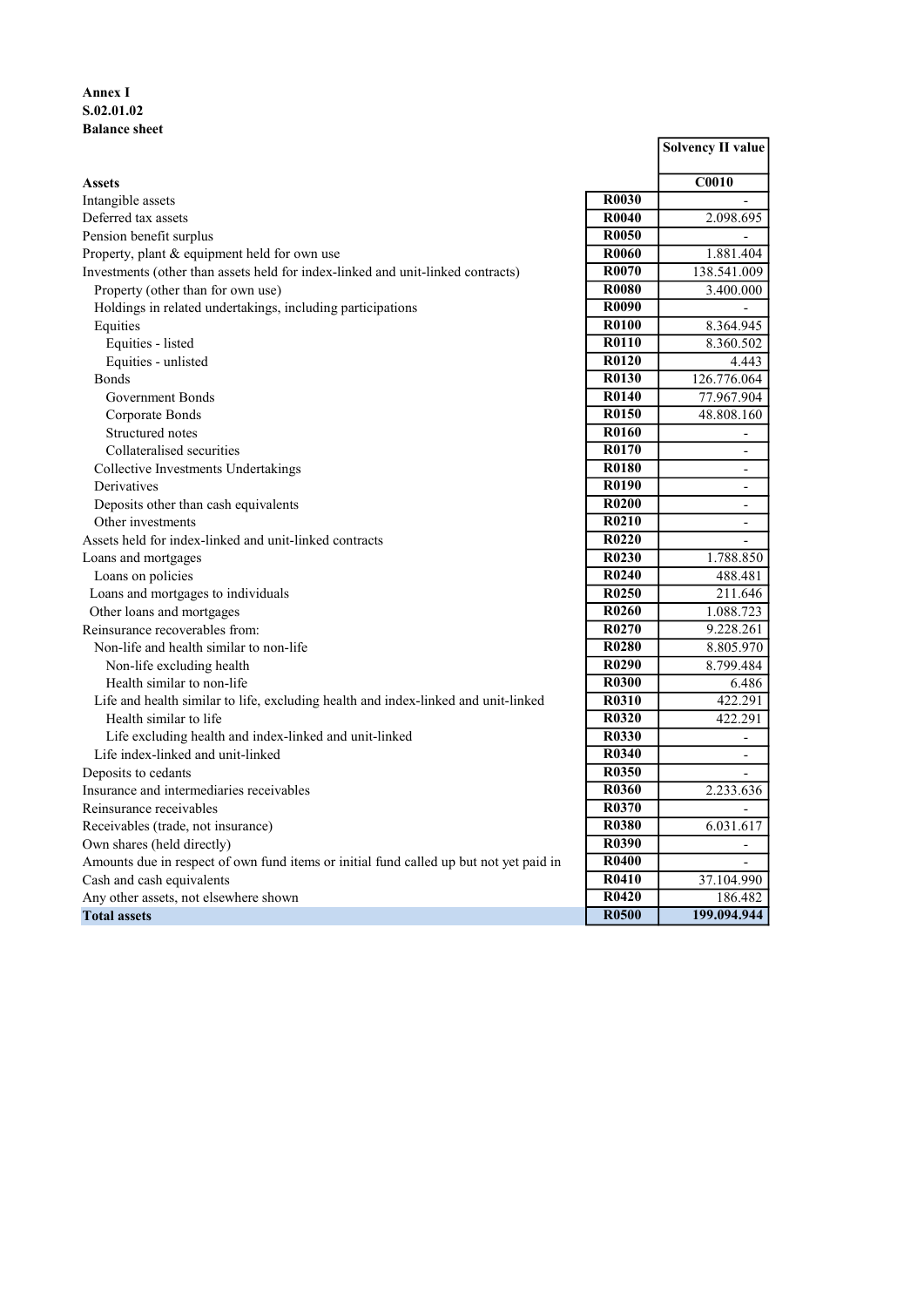|                                                                                 |                   | <b>Solvency II</b>       |
|---------------------------------------------------------------------------------|-------------------|--------------------------|
|                                                                                 |                   | value                    |
| <b>Liabilities</b>                                                              |                   | C0010                    |
| Technical provisions - non-life                                                 | R <sub>0510</sub> | 60.564.904               |
| Technical provisions - non-life (excluding health)                              | R <sub>0520</sub> | 60.354.022               |
| TP calculated as a whole                                                        | R0530             |                          |
| <b>Best Estimate</b>                                                            | R0540             | 56.084.392               |
| Risk margin                                                                     | R0550             | 4.269.630                |
| Technical provisions - health (similar to non-life)                             | <b>R0560</b>      | 210.882                  |
| TP calculated as a whole                                                        | R <sub>0570</sub> | $\overline{\phantom{a}}$ |
| <b>Best Estimate</b>                                                            | R0580             | 195.964                  |
| Risk margin                                                                     | R <sub>0590</sub> | 14.918                   |
| Technical provisions - life (excluding index-linked and unit-linked)            | <b>R0600</b>      | 77.953.846               |
| Technical provisions - health (similar to life)                                 | R0610             | 1.059.174                |
| TP calculated as a whole                                                        | R0620             |                          |
| <b>Best Estimate</b>                                                            | R0630             | 1.008.624                |
| Risk margin                                                                     | R0640             | 50.550                   |
| Technical provisions - life (excluding health and index-linked and unit-linked) | R <sub>0650</sub> | 76.894.672               |
| TP calculated as a whole                                                        | <b>R0660</b>      |                          |
| <b>Best Estimate</b>                                                            | R <sub>0670</sub> | 75.514.134               |
| Risk margin                                                                     | R0680             | 1.380.538                |
| Technical provisions - index-linked and unit-linked                             | R <sub>0690</sub> | $\overline{\phantom{a}}$ |
| TP calculated as a whole                                                        | R0700             | $\overline{\phantom{a}}$ |
| <b>Best Estimate</b>                                                            | R0710             | $\overline{\phantom{a}}$ |
| Risk margin                                                                     | R0720             | $\blacksquare$           |
| Contingent liabilities                                                          | R0740             | $\overline{a}$           |
| Provisions other than technical provisions                                      | R0750             | 843.944                  |
| Pension benefit obligations                                                     | R0760             | 7.789.447                |
| Deposits from reinsurers                                                        | R0770             | 5.472.772                |
| Deferred tax liabilities                                                        | R0780             | $\overline{0}$           |
| Derivatives                                                                     | R0790             | $\overline{\phantom{a}}$ |
| Debts owed to credit institutions                                               | <b>R0800</b>      | $\overline{\phantom{a}}$ |
| Financial liabilities other than debts owed to credit institutions              | R0810             | $\overline{\phantom{0}}$ |
| Insurance & intermediaries payables                                             | R0820             | 5.016.061                |
| Reinsurance payables                                                            | R0830             | 711.182                  |
| Payables (trade, not insurance)                                                 | <b>R0840</b>      | 2.115.680                |
| Subordinated liabilities                                                        | <b>R0850</b>      | 10.000.000               |
| Subordinated liabilities not in BOF                                             | <b>R0860</b>      |                          |
| Subordinated liabilities in BOF                                                 | R0870             | 10.000.000               |
| Any other liabilities, not elsewhere shown                                      | <b>R0880</b>      | 64.405                   |
| <b>Total liabilities</b>                                                        | <b>R0900</b>      | 170.532.241              |
| <b>Excess of assets over liabilities</b>                                        | <b>R1000</b>      | 28.562.703               |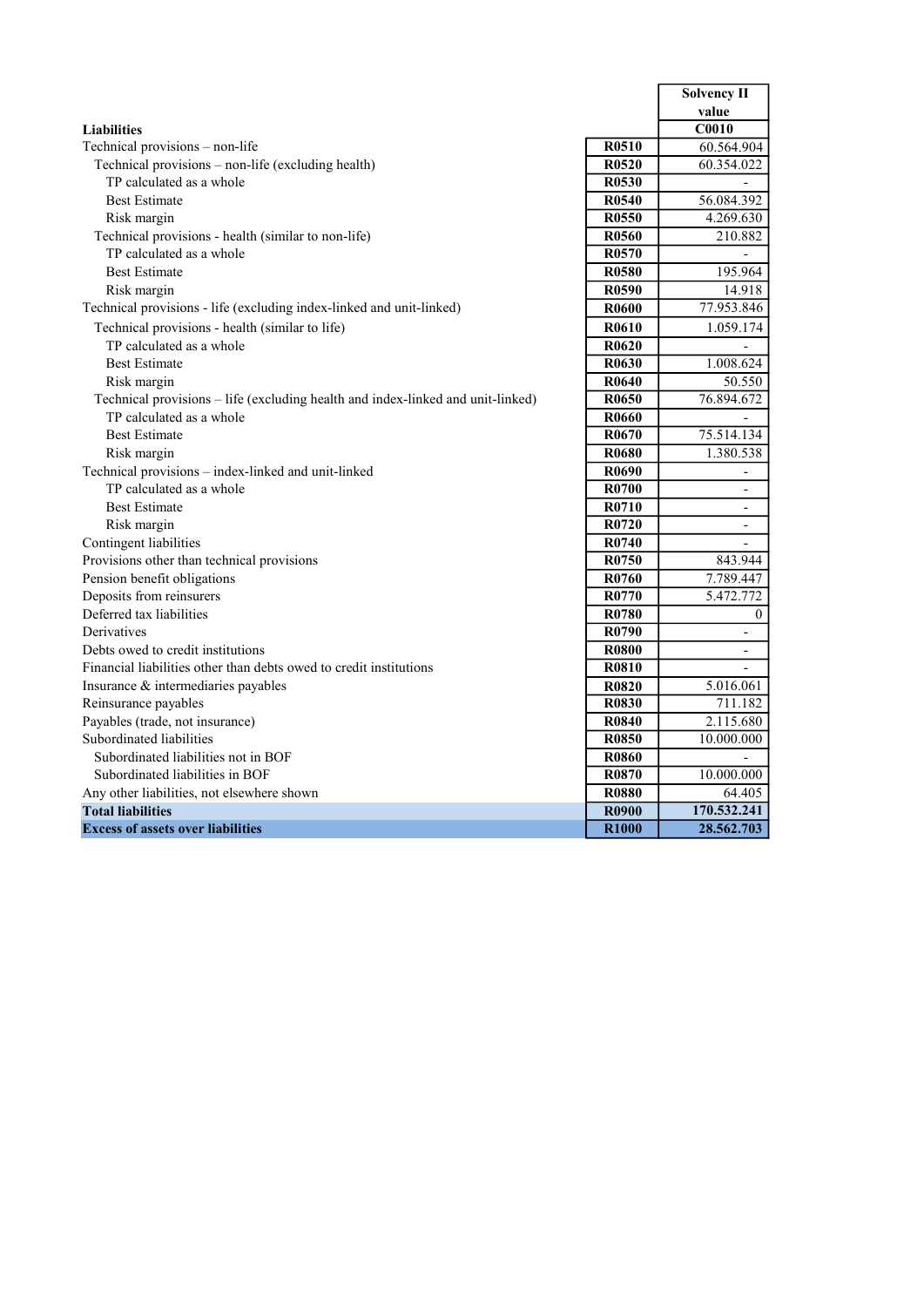#### Annex I S.05.01.02 Premiums, claims and expenses by line of business

|                                                |              |                                                                      |                          |                                       | Line of Business for: non-life insurance and reinsurance obligations (direct business and accepted proportional reinsurance) |                          |                                                   |                                                      |                                   |                                       |
|------------------------------------------------|--------------|----------------------------------------------------------------------|--------------------------|---------------------------------------|------------------------------------------------------------------------------------------------------------------------------|--------------------------|---------------------------------------------------|------------------------------------------------------|-----------------------------------|---------------------------------------|
|                                                |              | Medical<br>Income<br>protection<br>expense<br>insurance<br>insurance |                          | Workers'<br>compensation<br>insurance | Motor vehicle<br>liability<br>insurance                                                                                      | Other motor<br>insurance | Marine.<br>aviation and<br>transport<br>insurance | Fire and other<br>damage to<br>property<br>insurance | General<br>liability<br>insurance | Credit and<br>suretyship<br>insurance |
|                                                |              | C0010                                                                | C0020                    | <b>C0030</b>                          | C0040                                                                                                                        | <b>C0050</b>             | C <sub>0060</sub>                                 | C0070                                                | <b>C0080</b>                      | C0090                                 |
| <b>Premiums written</b>                        |              |                                                                      |                          |                                       |                                                                                                                              |                          |                                                   |                                                      |                                   |                                       |
| Gross - Direct Business                        | R0110        | $\blacksquare$                                                       | 253.579                  |                                       | 21.580.137                                                                                                                   | 14.773.227               | 8.051                                             | 16.066.413                                           | 3.050.438                         |                                       |
| Gross - Proportional reinsurance accepted      | <b>R0120</b> |                                                                      |                          |                                       |                                                                                                                              |                          |                                                   |                                                      |                                   |                                       |
| Gross - Non-proportional reinsurance accepted  | R0130        |                                                                      |                          |                                       |                                                                                                                              |                          |                                                   |                                                      |                                   |                                       |
| Reinsurers' share                              | R0140        |                                                                      | 24.032                   |                                       | .048.707                                                                                                                     | 1.024.008                | 626                                               | 1.141.109                                            | 132.161                           |                                       |
| Net                                            | R0200        |                                                                      | 229.547                  |                                       | 20.531.430                                                                                                                   | 13.749.219               | 7.425                                             | 14.925.304                                           | 2.918.277                         |                                       |
| <b>Premiums earned</b>                         |              |                                                                      |                          |                                       |                                                                                                                              |                          |                                                   |                                                      |                                   |                                       |
| Gross - Direct Business                        | R0210        |                                                                      | 256.035                  |                                       | 21.470.226                                                                                                                   | 14.538.318               | 8.420                                             | 16.028.894                                           | 3.049.453                         |                                       |
| Gross - Proportional reinsurance accepted      | R0220        |                                                                      |                          |                                       |                                                                                                                              |                          |                                                   |                                                      |                                   |                                       |
| Gross - Non-proportional reinsurance accepted  | R0230        |                                                                      |                          |                                       |                                                                                                                              |                          |                                                   |                                                      |                                   |                                       |
| Reinsurers' share                              | R0240        |                                                                      | 24.032                   |                                       | .048.707                                                                                                                     | 1.024.008                | 626                                               | 1.141.109                                            | 132.161                           |                                       |
| Net                                            | <b>R0300</b> |                                                                      | 232.003                  |                                       | 20.421.519                                                                                                                   | 13.514.310               | 7.794                                             | 14.887.785                                           | 2.917.292                         |                                       |
| <b>Claims incurred</b>                         |              |                                                                      |                          |                                       |                                                                                                                              |                          |                                                   |                                                      |                                   |                                       |
| Gross - Direct Business                        | R0310        | $\sim$                                                               | 145.495                  |                                       | 13.871.409                                                                                                                   | 10.159.246               |                                                   | 8.782.119                                            | 835.128                           |                                       |
| Gross - Proportional reinsurance accepted      | R0320        |                                                                      |                          |                                       |                                                                                                                              |                          |                                                   |                                                      |                                   |                                       |
| Gross - Non-proportional reinsurance accepted  | R0330        |                                                                      |                          |                                       |                                                                                                                              |                          |                                                   |                                                      |                                   |                                       |
| Reinsurers' share                              | R0340        | $\overline{\phantom{a}}$                                             |                          |                                       | 431.650                                                                                                                      | 161.252                  | $\blacksquare$                                    | 1.065.353                                            | 276.408                           |                                       |
| Net                                            | R0400        | $\overline{a}$                                                       | 145.495                  |                                       | 13.439.759                                                                                                                   | 9.997.994                |                                                   | 7.716.766                                            | 558.720                           | $\overline{\phantom{a}}$              |
| Changes in other technical provisions          |              |                                                                      |                          |                                       |                                                                                                                              |                          |                                                   |                                                      |                                   |                                       |
| Gross - Direct Business                        | R0410        |                                                                      | $\overline{\phantom{a}}$ | $\overline{\phantom{a}}$              | $\overline{\phantom{a}}$                                                                                                     |                          | $\overline{\phantom{a}}$                          | $-177.203$                                           | 87.937                            |                                       |
| Gross - Proportional reinsurance accepted      | R0420        | $\sim$                                                               | $\blacksquare$           | ٠                                     | $\overline{\phantom{a}}$                                                                                                     |                          | $\overline{\phantom{a}}$                          |                                                      |                                   |                                       |
| Gross - Non- proportional reinsurance accepted | R0430        |                                                                      |                          |                                       |                                                                                                                              |                          |                                                   |                                                      |                                   |                                       |
| Reinsurers'share                               | R0440        |                                                                      |                          | $\overline{\phantom{0}}$              | $\overline{\phantom{a}}$                                                                                                     |                          |                                                   |                                                      |                                   |                                       |
| Net                                            | <b>R0500</b> |                                                                      |                          | $\overline{a}$                        |                                                                                                                              |                          |                                                   | $-177.203$                                           | 87.937                            |                                       |
| <b>Expenses incurred</b>                       | <b>R0550</b> |                                                                      | 96.017                   |                                       | 7.807.459                                                                                                                    | 4.820.405                | 2.591                                             | 6.962.842                                            | .224.462                          |                                       |
| Other expenses                                 | <b>R1200</b> |                                                                      |                          |                                       |                                                                                                                              |                          |                                                   |                                                      |                                   |                                       |
| <b>Total expenses</b>                          | <b>R1300</b> |                                                                      |                          |                                       |                                                                                                                              |                          |                                                   |                                                      |                                   |                                       |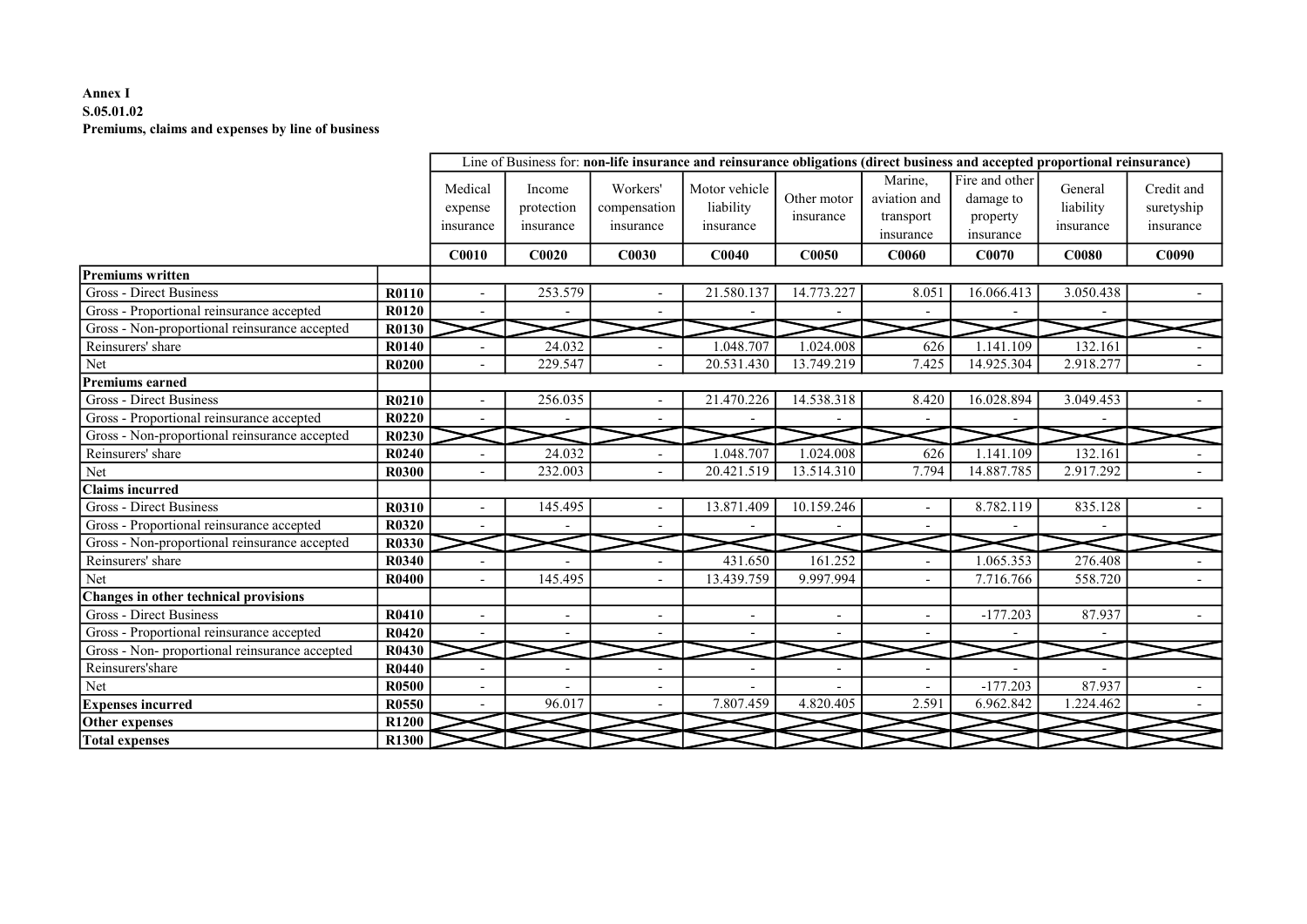|                                                |              |                |                                     | Line of Business for: non-life insurance |              |                       |                                       |              |                          |
|------------------------------------------------|--------------|----------------|-------------------------------------|------------------------------------------|--------------|-----------------------|---------------------------------------|--------------|--------------------------|
|                                                |              |                | and reinsurance obligations (direct |                                          |              | Line of business for: |                                       |              |                          |
|                                                |              |                | business and accepted proportional  |                                          |              |                       | accepted non-proportional reinsurance |              |                          |
|                                                |              |                | reinsurance)                        |                                          |              |                       |                                       |              | Total                    |
|                                                |              | Legal          |                                     |                                          |              |                       | Marine,                               |              |                          |
|                                                |              | expenses       | Assistance                          | Miscellaneous                            | Health       | Casualty              | aviation,                             | Property     |                          |
|                                                |              | insurance      |                                     | financial loss                           |              |                       | transport                             |              |                          |
|                                                |              | <b>C0100</b>   | <b>C0110</b>                        | C <sub>0120</sub>                        | <b>C0130</b> | <b>C0140</b>          | C0150                                 | <b>C0160</b> | C <sub>0200</sub>        |
| <b>Premiums written</b>                        |              |                |                                     |                                          |              |                       |                                       |              |                          |
| Gross - Direct Business                        | R0110        | 2.233.180      |                                     |                                          |              |                       |                                       |              | 57.965.025               |
| Gross - Proportional reinsurance accepted      | <b>R0120</b> |                |                                     |                                          |              |                       |                                       |              |                          |
| Gross - Non-proportional reinsurance accepted  | R0130        |                |                                     |                                          |              |                       |                                       |              |                          |
| Reinsurers' share                              | R0140        | 1.665          | $\overline{\phantom{a}}$            |                                          |              |                       |                                       |              | 3.372.308                |
| Net                                            | R0200        | 2.231.515      |                                     |                                          |              |                       |                                       |              | 54.592.717               |
| Premiums earned                                |              |                |                                     |                                          |              |                       |                                       |              |                          |
| <b>Gross - Direct Business</b>                 | R0210        | 2.215.348      |                                     |                                          |              |                       |                                       |              | 57.566.694               |
| Gross - Proportional reinsurance accepted      | R0220        |                |                                     |                                          |              |                       |                                       |              |                          |
| Gross - Non-proportional reinsurance accepted  | R0230        |                |                                     |                                          |              |                       |                                       |              |                          |
| Reinsurers' share                              | R0240        | 1.665          |                                     |                                          |              |                       |                                       |              | 3.372.308                |
| Net                                            | R0300        | 2.213.683      |                                     |                                          |              |                       |                                       |              | 54.194.386               |
| Claims incurred                                |              |                |                                     |                                          |              |                       |                                       |              |                          |
| <b>Gross - Direct Business</b>                 | R0310        | 363.967        | $\overline{\phantom{a}}$            | $\overline{a}$                           |              |                       |                                       |              | 34.157.364               |
| Gross - Proportional reinsurance accepted      | R0320        |                |                                     |                                          |              |                       |                                       |              |                          |
| Gross - Non-proportional reinsurance accepted  | <b>R0330</b> |                |                                     |                                          |              |                       |                                       |              |                          |
| Reinsurers' share                              | R0340        |                |                                     |                                          |              |                       |                                       |              | 1.934.663                |
| Net                                            | R0400        | 363.967        |                                     | $\overline{\phantom{a}}$                 |              |                       |                                       |              | 32.222.701               |
| Changes in other technical provisions          |              |                |                                     |                                          |              |                       |                                       |              |                          |
| Gross - Direct Business                        | R0410        | L,             |                                     |                                          |              |                       |                                       |              | $-89.266$                |
| Gross - Proportional reinsurance accepted      | R0420        |                |                                     |                                          |              |                       |                                       |              |                          |
| Gross - Non- proportional reinsurance accepted | R0430        |                |                                     |                                          |              |                       |                                       |              | $\overline{\phantom{a}}$ |
| Reinsurers'share                               | R0440        | $\blacksquare$ |                                     |                                          |              |                       |                                       |              |                          |
| Net                                            | <b>R0500</b> |                |                                     |                                          |              |                       |                                       |              | $-89.266$                |
| <b>Expenses incurred</b>                       | R0550        | 1.183.969      |                                     |                                          |              |                       |                                       |              | 22.097.745               |
| Other expenses                                 | R1200        |                |                                     |                                          |              |                       |                                       |              |                          |
| <b>Total expenses</b>                          | R1300        |                |                                     |                                          |              |                       |                                       |              | 22.097.745               |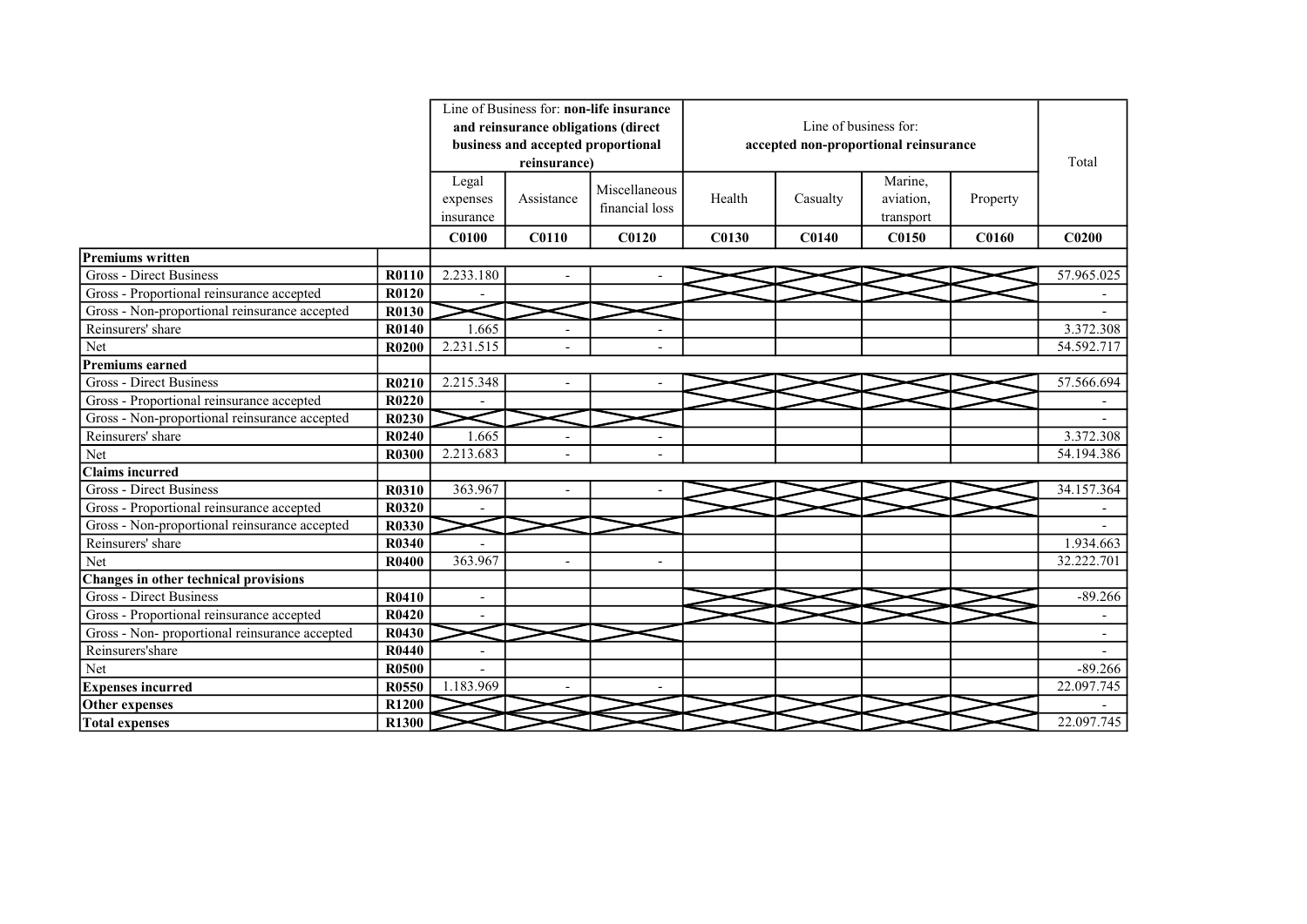|                                       |                   |                          |                                           | Line of Business for: life insurance obligations |                          |                                                                                                                           |                                                                                                                               |                       | Life reinsurance obligations |              |  |
|---------------------------------------|-------------------|--------------------------|-------------------------------------------|--------------------------------------------------|--------------------------|---------------------------------------------------------------------------------------------------------------------------|-------------------------------------------------------------------------------------------------------------------------------|-----------------------|------------------------------|--------------|--|
|                                       |                   | Health<br>insurance      | Insurance<br>with profit<br>participation | Index-linked<br>and unit-linked<br>insurance     | Other life<br>insurance  | Annuities<br>stemming<br>from non-life<br>insurance<br>contracts and<br>relating to<br>health<br>insurance<br>obligations | Annuities<br>stemming<br>from non-life<br>insurance<br>contracts and<br>relating to<br>insurance<br>obligations<br>other than | Health<br>reinsurance | Life<br>reinsurance          |              |  |
|                                       |                   | C <sub>0210</sub>        | C <sub>0220</sub>                         | C <sub>0230</sub>                                | C <sub>0240</sub>        | C <sub>0250</sub>                                                                                                         | C <sub>0260</sub>                                                                                                             | C <sub>0270</sub>     | C0280                        | <b>C0300</b> |  |
| <b>Premiums written</b>               |                   |                          |                                           |                                                  |                          |                                                                                                                           |                                                                                                                               |                       |                              |              |  |
| $\rm Gross$                           | R1410             | 237.434                  | 6.500.179                                 | $\sim$                                           | $\overline{\phantom{a}}$ |                                                                                                                           |                                                                                                                               |                       |                              | 6.737.613    |  |
| Reinsurers' share                     | R1420             | 166.481                  | 138.421                                   | $\sim$                                           | $\overline{\phantom{a}}$ |                                                                                                                           |                                                                                                                               |                       |                              | 304.902      |  |
| Net                                   | R1500             | 70.953                   | 6.361.758                                 | $\sim$                                           | $\overline{\phantom{a}}$ |                                                                                                                           |                                                                                                                               |                       |                              | 6.432.711    |  |
| Premiums earned                       |                   |                          |                                           |                                                  |                          |                                                                                                                           |                                                                                                                               |                       |                              |              |  |
| Gross                                 | R1510             | 237.434                  | 6.500.179                                 | $\overline{\phantom{a}}$                         | $\overline{\phantom{a}}$ |                                                                                                                           |                                                                                                                               |                       |                              | 6.737.613    |  |
| Reinsurers' share                     | R1520             | 166.481                  | 138.421                                   | $\sim$                                           | $\sim$                   |                                                                                                                           |                                                                                                                               |                       |                              | 304.902      |  |
| Net                                   | R1600             | 70.953                   | 6.361.758                                 | $\overline{\phantom{a}}$                         | $\overline{\phantom{a}}$ |                                                                                                                           |                                                                                                                               |                       |                              | 6.432.711    |  |
| <b>Claims incurred</b>                |                   |                          |                                           |                                                  |                          |                                                                                                                           |                                                                                                                               |                       |                              |              |  |
| Gross                                 | R <sub>1610</sub> | 218.474                  | 3.174.724                                 | $\sim$                                           | 675.080                  |                                                                                                                           |                                                                                                                               |                       |                              | 4.068.278    |  |
| Reinsurers' share                     | R1620             | 138.472                  |                                           | $\overline{\phantom{a}}$                         |                          |                                                                                                                           |                                                                                                                               |                       |                              | 138.472      |  |
| Net                                   | R <sub>1700</sub> | 80.002                   | 3.174.724                                 | $\sim$                                           | 675.080                  |                                                                                                                           |                                                                                                                               |                       |                              | 3.929.806    |  |
| Changes in other technical provisions |                   |                          |                                           |                                                  |                          |                                                                                                                           |                                                                                                                               |                       |                              |              |  |
| Gross                                 | R1710             | 36.263                   | 4.081.840                                 | $\sim$                                           | $-576.000$               |                                                                                                                           |                                                                                                                               |                       |                              | 3.542.103    |  |
| Reinsurers' share                     | R1720             | $\overline{\phantom{a}}$ | $\overline{a}$                            | $\overline{\phantom{a}}$                         | $\overline{\phantom{a}}$ |                                                                                                                           |                                                                                                                               |                       |                              |              |  |
| Net                                   | R1800             | 36.263                   | 4.081.840                                 | $\sim$                                           | $-576.000$               |                                                                                                                           |                                                                                                                               |                       |                              | 3.542.103    |  |
| <b>Expenses incurred</b>              | R1900             | $-10.518$                | 1.656.384                                 |                                                  | 10.172                   |                                                                                                                           |                                                                                                                               |                       |                              | 1.656.038    |  |
| Other expenses                        | R <sub>2500</sub> |                          |                                           |                                                  |                          |                                                                                                                           |                                                                                                                               |                       |                              |              |  |
| <b>Total expenses</b>                 | <b>R2600</b>      |                          |                                           |                                                  |                          |                                                                                                                           |                                                                                                                               |                       |                              | 1.656.038    |  |

 $\label{eq:1.1} \sum_{i=1}^n \frac{1}{i!} \sum_{j=1}^n \frac{1}{j!} \sum_{j=1}^n \frac{1}{j!} \sum_{j=1}^n \frac{1}{j!} \sum_{j=1}^n \frac{1}{j!} \sum_{j=1}^n \frac{1}{j!} \sum_{j=1}^n \frac{1}{j!} \sum_{j=1}^n \frac{1}{j!} \sum_{j=1}^n \frac{1}{j!} \sum_{j=1}^n \frac{1}{j!} \sum_{j=1}^n \frac{1}{j!} \sum_{j=1}^n \frac{1}{j!} \sum_{j=1}$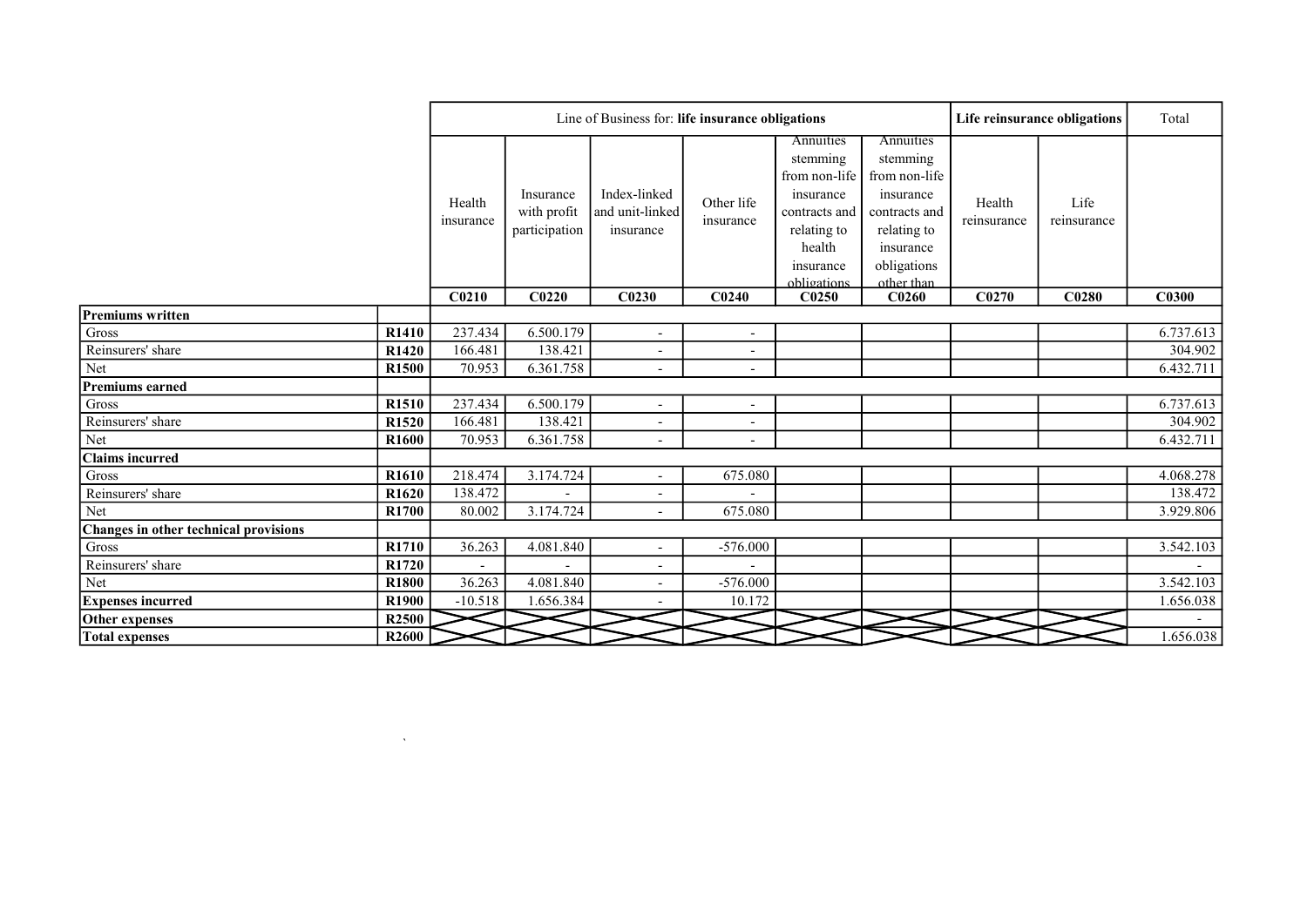### Annex I S.05.02.01 Premiums, claims and expenses by country

|                                               |              | Home<br>Country |              |              |       | Top 5 countries (by amount of gross<br>premiums written) - non-life obligations |       | <b>Total Top 5</b><br>and home<br>country |
|-----------------------------------------------|--------------|-----------------|--------------|--------------|-------|---------------------------------------------------------------------------------|-------|-------------------------------------------|
|                                               |              | <b>C0010</b>    | C0020        | <b>C0030</b> | C0040 | C0050                                                                           | C0060 | C0070                                     |
|                                               | R0010        |                 |              |              |       |                                                                                 |       |                                           |
|                                               |              | <b>C0080</b>    | <b>C0090</b> |              |       | C0100 C0110 C0120                                                               | C0130 | <b>C0140</b>                              |
| <b>Premiums written</b>                       |              |                 |              |              |       |                                                                                 |       |                                           |
| <b>Gross - Direct Business</b>                | R0110        | 57.965.025      |              |              |       |                                                                                 |       | 57.965.025                                |
| Gross - Proportional reinsurance accepted     | <b>R0120</b> |                 |              |              |       |                                                                                 |       |                                           |
| Gross - Non-proportional reinsurance accepted | <b>R0130</b> |                 |              |              |       |                                                                                 |       |                                           |
| Reinsurers' share                             | <b>R0140</b> | 3.372.310       |              |              |       |                                                                                 |       | 3.372.310                                 |
| Net                                           | <b>R0200</b> | 54.592.715      |              |              |       |                                                                                 |       | 54.592.715                                |
| <b>Premiums earned</b>                        |              |                 |              |              |       |                                                                                 |       |                                           |
| <b>Gross - Direct Business</b>                | R0210        | 57.566.693      |              |              |       |                                                                                 |       | 57.566.693                                |
| Gross - Proportional reinsurance accepted     | R0220        |                 |              |              |       |                                                                                 |       |                                           |
| Gross - Non-proportional reinsurance accepted | R0230        |                 |              |              |       |                                                                                 |       |                                           |
| Reinsurers' share                             | R0240        | 3.372.310       |              |              |       |                                                                                 |       | 3.372.310                                 |
| Net                                           | <b>R0300</b> | 54.194.383      |              |              |       |                                                                                 |       | 54.194.383                                |
| <b>Claims incurred</b>                        |              |                 |              |              |       |                                                                                 |       |                                           |
| <b>Gross - Direct Business</b>                | <b>R0310</b> | 34.157.364      |              |              |       |                                                                                 |       | 34.157.364                                |
| Gross - Proportional reinsurance accepted     | <b>R0320</b> |                 |              |              |       |                                                                                 |       |                                           |
| Gross - Non-proportional reinsurance accepted | <b>R0330</b> |                 |              |              |       |                                                                                 |       |                                           |
| Reinsurers' share                             | <b>R0340</b> | 1.934.663       |              |              |       |                                                                                 |       | 1.934.663                                 |
| Net                                           | <b>R0400</b> | 32.222.701      |              |              |       |                                                                                 |       | 32.222.701                                |
| Changes in other technical provisions         |              |                 |              |              |       |                                                                                 |       |                                           |
| Gross - Direct Business                       | R0410        | $-89.266$       |              |              |       |                                                                                 |       | $-89.266$                                 |
| Gross - Proportional reinsurance accepted     | R0420        |                 |              |              |       |                                                                                 |       |                                           |
| Gross - Non-proportional reinsurance accepted | R0430        | $\frac{1}{2}$   |              |              |       |                                                                                 |       | $\overline{\phantom{a}}$                  |
| Reinsurers'share                              | <b>R0440</b> |                 |              |              |       |                                                                                 |       |                                           |
| Net                                           | <b>R0500</b> | $-89.266$       |              |              |       |                                                                                 |       | $-89.266$                                 |
| <b>Expenses</b> incurred                      | R0550        | 22.097.747      |              |              |       |                                                                                 |       | 22.097.747                                |
| <b>Other expenses</b>                         | <b>R1200</b> |                 |              |              |       |                                                                                 |       |                                           |
| <b>Total expenses</b>                         | <b>R1300</b> |                 |              |              |       |                                                                                 |       | 22.097.747                                |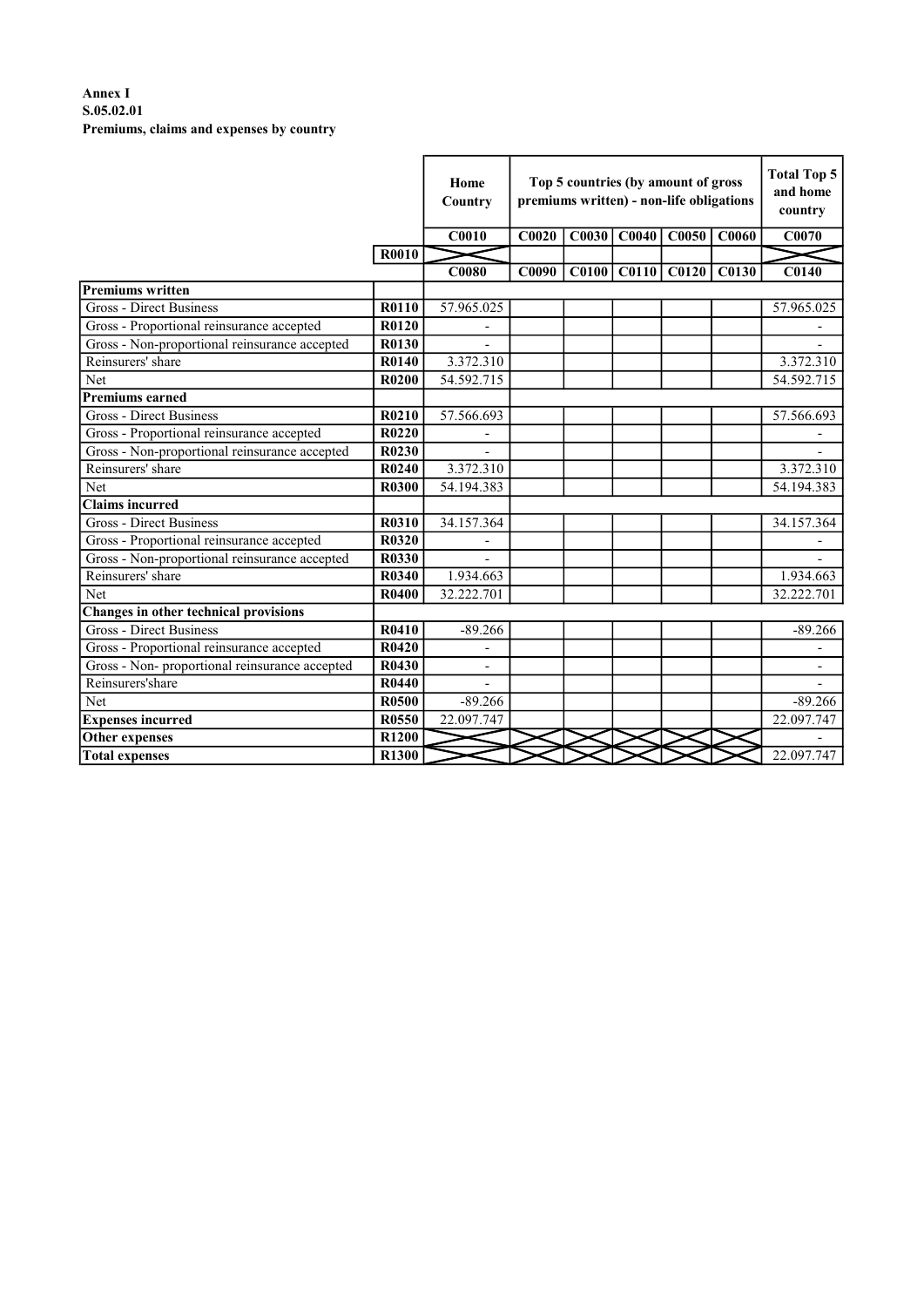|                                       |                   | Home<br>Country   |                   |                   | Top 5 countries (by amount of gross<br>premiums written) - life obligations |                   | <b>Total Top 5</b><br>and home<br>country |
|---------------------------------------|-------------------|-------------------|-------------------|-------------------|-----------------------------------------------------------------------------|-------------------|-------------------------------------------|
|                                       |                   | C0150             | <b>C0160</b>      |                   | C0170 C0180 C0190 C0200                                                     |                   | C <sub>0210</sub>                         |
|                                       | R1400             |                   |                   |                   |                                                                             |                   |                                           |
|                                       |                   | C <sub>0220</sub> | C <sub>0230</sub> | CO <sub>240</sub> | C0250   C0260                                                               | C <sub>0270</sub> | C0280                                     |
| <b>Premiums written</b>               |                   |                   |                   |                   |                                                                             |                   |                                           |
| Gross                                 | R1410             | 6.737.613         |                   |                   |                                                                             |                   | 6.737.613                                 |
| Reinsurers' share                     | R1420             | 304.902           |                   |                   |                                                                             |                   | 304.902                                   |
| Net                                   | R1500             | 6.432.711         |                   |                   |                                                                             |                   | 6.432.711                                 |
| <b>Premiums earned</b>                |                   |                   |                   |                   |                                                                             |                   |                                           |
| Gross                                 | R1510             | 6.737.613         |                   |                   |                                                                             |                   | 6.737.613                                 |
| Reinsurers' share                     | R1520             | 304.902           |                   |                   |                                                                             |                   | 304.902                                   |
| Net                                   | R <sub>1600</sub> | 6.432.711         |                   |                   |                                                                             |                   | 6.432.711                                 |
| <b>Claims</b> incurred                |                   |                   |                   |                   |                                                                             |                   |                                           |
| Gross                                 | R <sub>1610</sub> | 4.068.278         |                   |                   |                                                                             |                   | 4.068.278                                 |
| Reinsurers' share                     | R <sub>1620</sub> | 138.472           |                   |                   |                                                                             |                   | 138.472                                   |
| Net                                   | R <sub>1700</sub> | 3.929.806         |                   |                   |                                                                             |                   | 3.929.806                                 |
| Changes in other technical provisions |                   |                   |                   |                   |                                                                             |                   |                                           |
| <b>Gross</b>                          | R1710             | 3.542.103         |                   |                   |                                                                             |                   | 3.542.103                                 |
| Reinsurers' share                     | R <sub>1720</sub> |                   |                   |                   |                                                                             |                   |                                           |
| Net                                   | R1800             | 3.542.103         |                   |                   |                                                                             |                   | 3.542.103                                 |
| <b>Expenses incurred</b>              | R1900             | 1.656.036         |                   |                   |                                                                             |                   | 1.656.036                                 |
| Other expenses                        | R <sub>2500</sub> |                   |                   |                   |                                                                             |                   |                                           |
| <b>Total expenses</b>                 | R <sub>2600</sub> |                   |                   |                   |                                                                             |                   | 1.656.036                                 |

`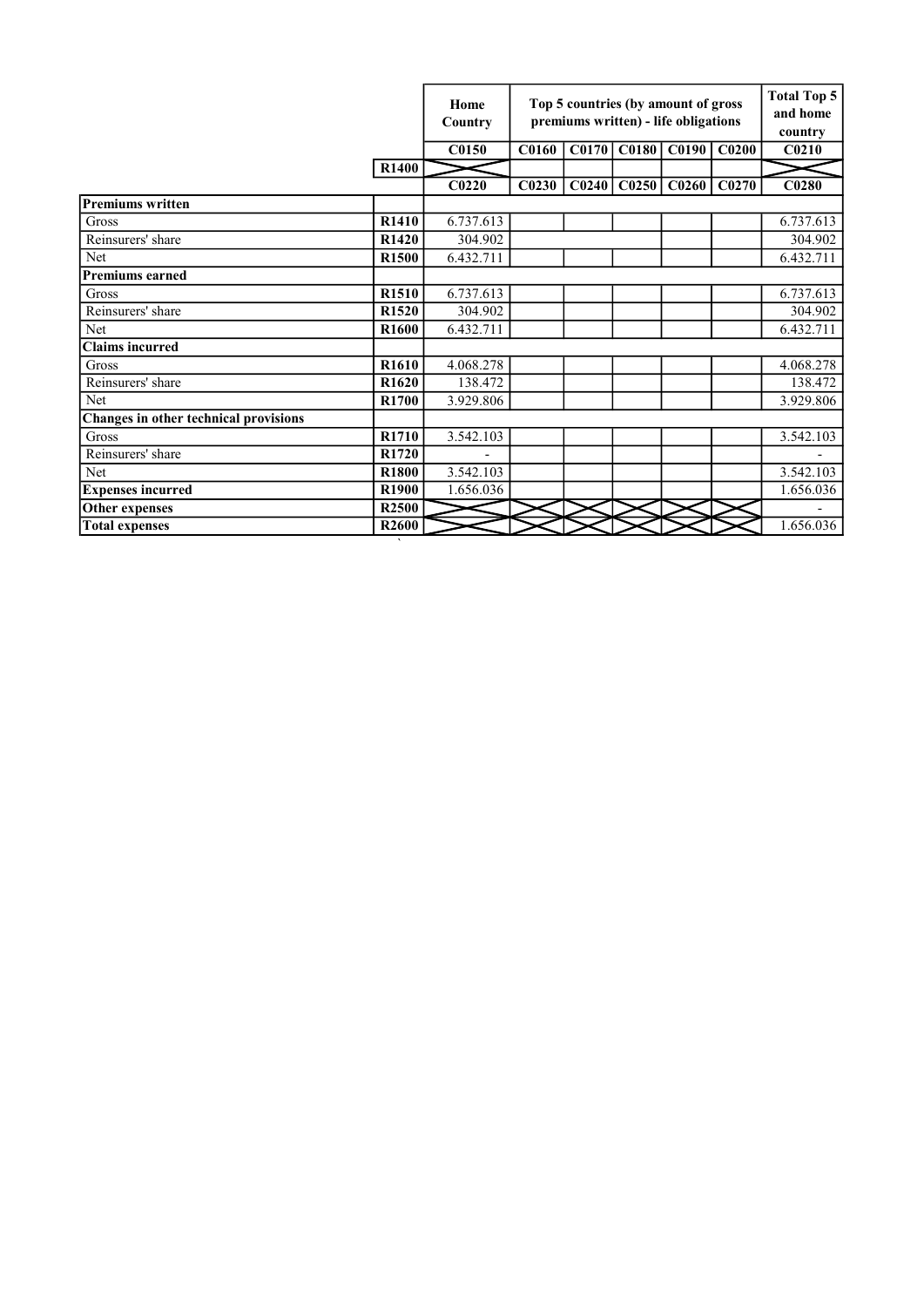### Annex I S.12.01.02 Life and Health SLT Technical Provisions

**r** 

|                                                                                                                                                                 |              |                                           |       | Index-linked and unit-linked<br>insurance         |                                               |              | Other life insurance                              |                                               | Annuities<br>stemming from                                                                                                        |                         |                                                                                    |
|-----------------------------------------------------------------------------------------------------------------------------------------------------------------|--------------|-------------------------------------------|-------|---------------------------------------------------|-----------------------------------------------|--------------|---------------------------------------------------|-----------------------------------------------|-----------------------------------------------------------------------------------------------------------------------------------|-------------------------|------------------------------------------------------------------------------------|
|                                                                                                                                                                 |              | Insurance<br>with profit<br>participation |       | Contracts<br>without<br>options and<br>guarantees | Contracts<br>with options<br>or<br>guarantees |              | Contracts<br>without<br>options and<br>guarantees | Contracts<br>with<br>options or<br>guarantees | non-life<br>insurance<br>contracts and<br>relating to<br>insurance<br>obligation other<br>than health<br>insurance<br>obligations | Accepted<br>reinsurance | <b>Total (Life</b><br>other than<br>health<br>insurance,<br>incl. Unit-<br>Linked) |
|                                                                                                                                                                 |              | C0020                                     | C0030 | <b>C0040</b>                                      | C0050                                         | <b>C0060</b> | C0070                                             | C0080                                         | C0090                                                                                                                             | <b>C0100</b>            | C0150                                                                              |
| Technical provisions calculated as a whole                                                                                                                      | <b>R0010</b> |                                           |       |                                                   |                                               |              |                                                   |                                               |                                                                                                                                   |                         |                                                                                    |
| Total Recoverables from reinsurance/SPV and<br>Finite Re after the adjustment for expected losses<br>due to counterparty default associated to TP as a<br>whole | <b>R0020</b> |                                           |       |                                                   |                                               |              |                                                   |                                               |                                                                                                                                   |                         |                                                                                    |
| Technical provisions calculated as a sum of BE<br>and RM                                                                                                        |              |                                           |       |                                                   |                                               |              |                                                   |                                               |                                                                                                                                   |                         |                                                                                    |
| <b>Best Estimate</b>                                                                                                                                            |              |                                           |       |                                                   |                                               |              |                                                   |                                               |                                                                                                                                   |                         |                                                                                    |
| <b>Gross Best Estimate</b>                                                                                                                                      | R0030        | 73.604.451                                |       |                                                   |                                               |              |                                                   | 1.909.683                                     |                                                                                                                                   |                         | 75.514.134                                                                         |
| Total Recoverables from reinsurance/SPV and<br>Finite Re after the adjustment for expected losses<br>due to counterparty default                                | <b>R0080</b> |                                           |       |                                                   |                                               |              |                                                   |                                               |                                                                                                                                   |                         |                                                                                    |
| Best estimate minus recoverables from<br>reinsurance/SPV and Finite Re - total                                                                                  | <b>R0090</b> | 73.604.451                                |       |                                                   |                                               |              |                                                   | 1.909.683                                     |                                                                                                                                   |                         | 75.514.134                                                                         |
| <b>Risk Margin</b>                                                                                                                                              | <b>R0100</b> | 1.130.786                                 |       |                                                   |                                               | 249.752      |                                                   |                                               |                                                                                                                                   |                         | 1.380.538                                                                          |
| Amount of the transitional on Technical                                                                                                                         |              |                                           |       |                                                   |                                               |              |                                                   |                                               |                                                                                                                                   |                         |                                                                                    |
| <b>Provisions</b>                                                                                                                                               |              |                                           |       |                                                   |                                               |              |                                                   |                                               |                                                                                                                                   |                         |                                                                                    |
| Technical Provisions calculated as a whole                                                                                                                      | R0110        |                                           |       |                                                   |                                               |              |                                                   |                                               |                                                                                                                                   |                         |                                                                                    |
| Best estimate                                                                                                                                                   | <b>R0120</b> |                                           |       |                                                   |                                               |              |                                                   |                                               |                                                                                                                                   |                         |                                                                                    |
| Risk margin                                                                                                                                                     | R0130        |                                           |       |                                                   |                                               |              |                                                   |                                               |                                                                                                                                   |                         |                                                                                    |
| <b>Technical provisions - total</b>                                                                                                                             | <b>R0200</b> | 74.735.237                                |       |                                                   |                                               | 2.159.435    |                                                   |                                               |                                                                                                                                   |                         | 76.894.672                                                                         |

┯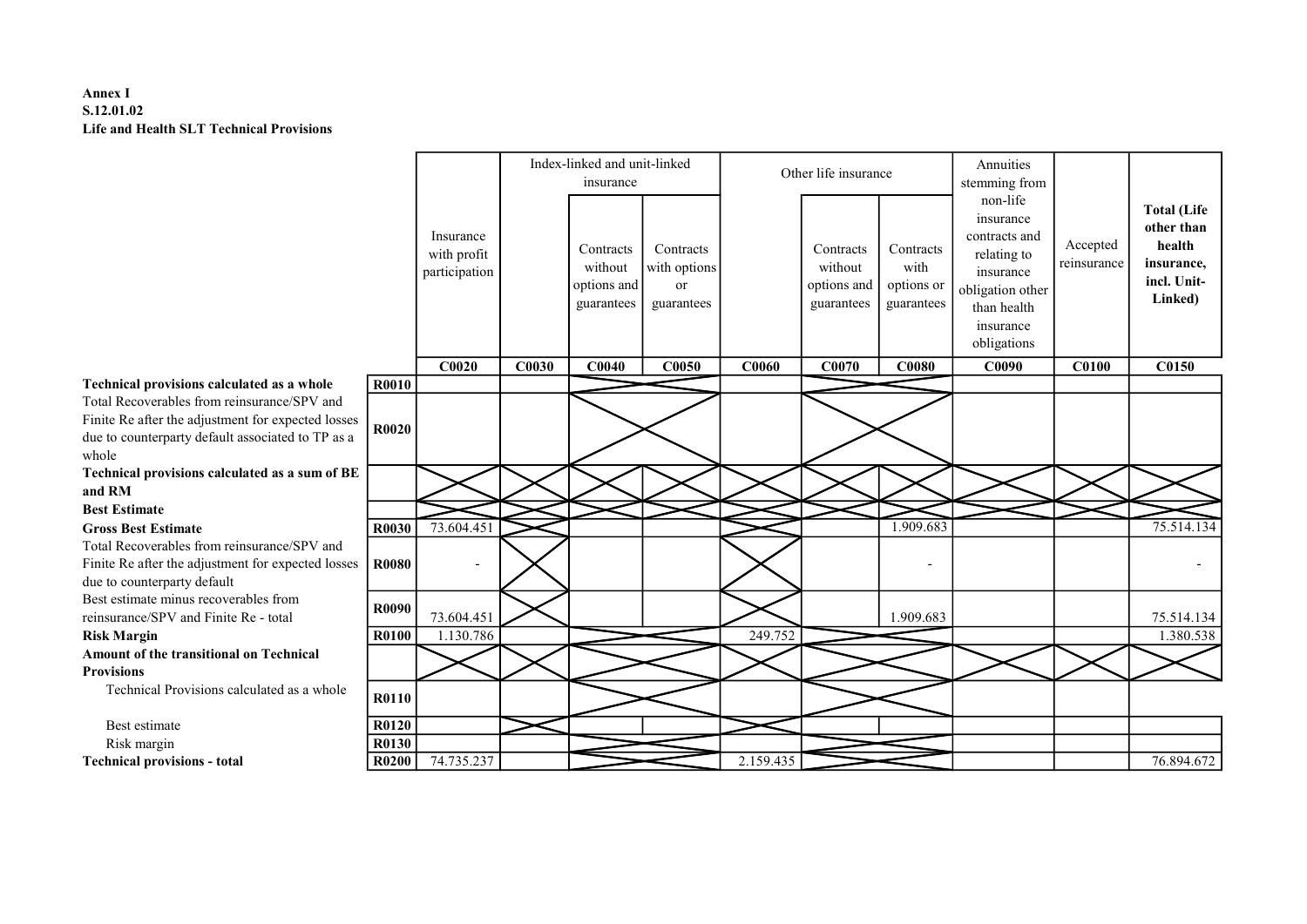|                                                                                                                                                                 |              |           | Health insurance (direct business)                   |                                               | Annuities<br>stemming                                                                                |                                                    |                                                             |
|-----------------------------------------------------------------------------------------------------------------------------------------------------------------|--------------|-----------|------------------------------------------------------|-----------------------------------------------|------------------------------------------------------------------------------------------------------|----------------------------------------------------|-------------------------------------------------------------|
|                                                                                                                                                                 |              |           | Contracts<br>without<br>options<br>and<br>guarantees | Contracts<br>with<br>options or<br>guarantees | from non-<br>life<br>insurance<br>contracts<br>and relating<br>to health<br>insurance<br>obligations | Health<br>reinsurance<br>(reinsurance<br>accepted) | <b>Total</b><br>(Health<br>similar to<br>life<br>insurance) |
|                                                                                                                                                                 |              | C0160     | C0170                                                | <b>C0180</b>                                  | C0190                                                                                                | C <sub>0200</sub>                                  | C <sub>0210</sub>                                           |
| Technical provisions calculated as a whole                                                                                                                      | R0210        |           |                                                      |                                               |                                                                                                      |                                                    |                                                             |
| Total Recoverables from reinsurance/SPV and<br>Finite Re after the adjustment for expected losses<br>due to counterparty default associated to TP as a<br>whole | R0220        |           |                                                      |                                               |                                                                                                      |                                                    |                                                             |
| Technical provisions calculated as a sum of BE                                                                                                                  |              |           |                                                      |                                               |                                                                                                      |                                                    |                                                             |
| and RM                                                                                                                                                          |              |           |                                                      |                                               |                                                                                                      |                                                    |                                                             |
| <b>Best Estimate</b>                                                                                                                                            |              |           |                                                      |                                               |                                                                                                      |                                                    |                                                             |
| <b>Gross Best Estimate</b>                                                                                                                                      | R0030        |           |                                                      | 1.008.623                                     |                                                                                                      |                                                    | 1.008.623                                                   |
| Total Recoverables from reinsurance/SPV and                                                                                                                     |              |           |                                                      |                                               |                                                                                                      |                                                    |                                                             |
| Finite Re after the adjustment for expected losses<br>due to counterparty default                                                                               | <b>R0080</b> |           |                                                      | 422.291                                       |                                                                                                      |                                                    | 422.291                                                     |
| Best estimate minus recoverables from<br>reinsurance/SPV and Finite Re - total                                                                                  | R0090        |           |                                                      | 586.332                                       |                                                                                                      |                                                    | 586.332                                                     |
| <b>Risk Margin</b>                                                                                                                                              | <b>R0100</b> | 50.550    |                                                      |                                               |                                                                                                      |                                                    | 50.550                                                      |
| Amount of the transitional on Technical                                                                                                                         |              |           |                                                      |                                               |                                                                                                      |                                                    |                                                             |
| <b>Provisions</b>                                                                                                                                               |              |           |                                                      |                                               |                                                                                                      |                                                    |                                                             |
| Technical Provisions calculated as a whole                                                                                                                      | R0110        |           |                                                      |                                               |                                                                                                      |                                                    |                                                             |
| Best estimate                                                                                                                                                   | R0120        |           |                                                      |                                               |                                                                                                      |                                                    | $\overline{\phantom{a}}$                                    |
| Risk margin                                                                                                                                                     | R0130        |           |                                                      |                                               |                                                                                                      |                                                    |                                                             |
| <b>Technical provisions - total</b>                                                                                                                             | <b>R0200</b> | 1.059.173 |                                                      |                                               |                                                                                                      |                                                    | 1.059.173                                                   |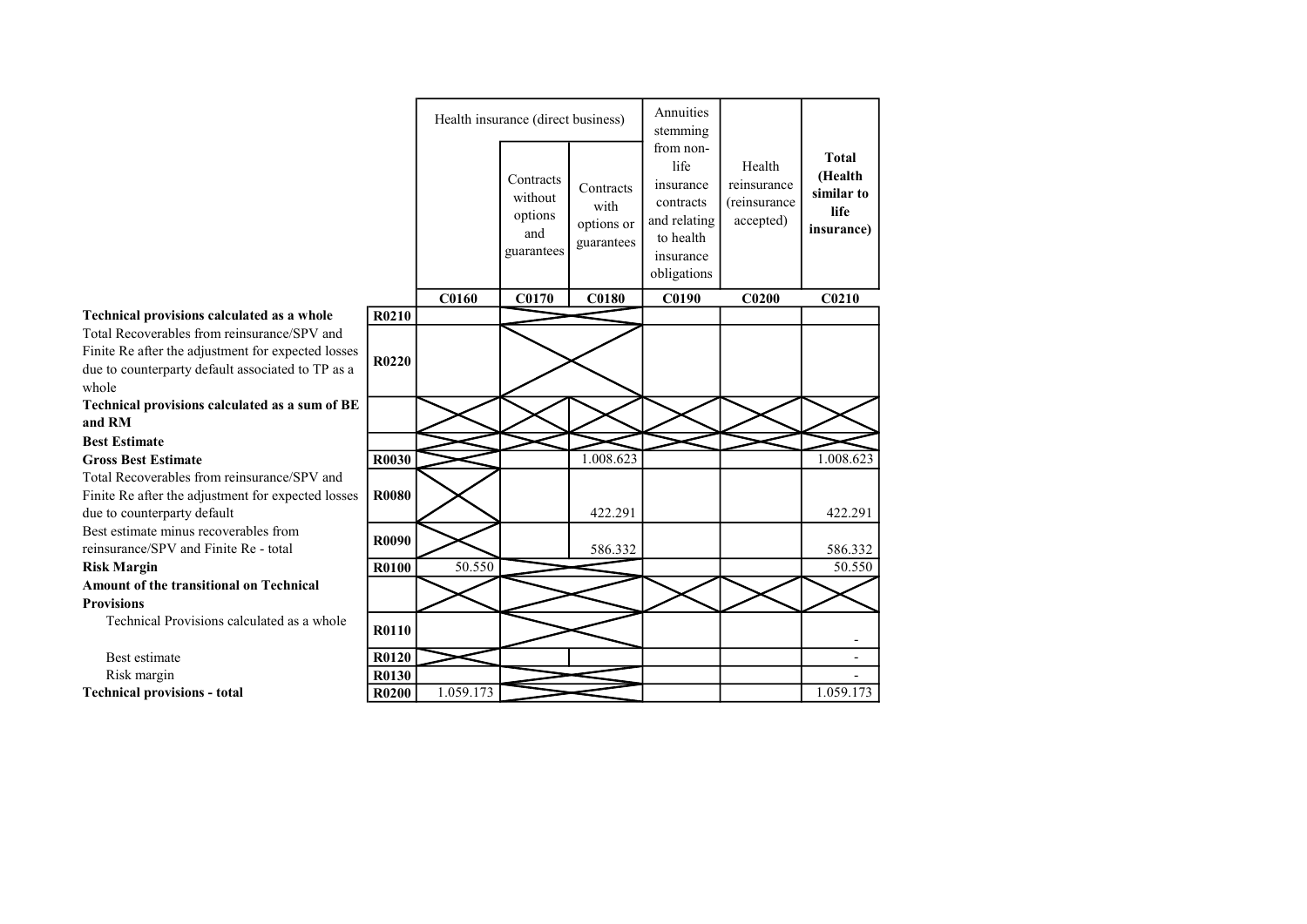#### Annex I S.17.01.02 Non-life Technical Provisions

|                                                                                                                                                                                                                   |                       |                                 |                                   |                                       |                                         |                          | Direct business and accepted proportional reinsurance |                                                      |                                   |                                       |
|-------------------------------------------------------------------------------------------------------------------------------------------------------------------------------------------------------------------|-----------------------|---------------------------------|-----------------------------------|---------------------------------------|-----------------------------------------|--------------------------|-------------------------------------------------------|------------------------------------------------------|-----------------------------------|---------------------------------------|
|                                                                                                                                                                                                                   |                       | Medical<br>expense<br>insurance | Income<br>protection<br>insurance | Workers'<br>compensation<br>insurance | Motor vehicle<br>liability<br>insurance | Other motor<br>insurance | Marine,<br>aviation and<br>transport<br>insurance     | Fire and<br>other damage<br>to property<br>insurance | General<br>liability<br>insurance | Credit and<br>suretyship<br>insurance |
|                                                                                                                                                                                                                   |                       | C <sub>0020</sub>               | C0030                             | C <sub>0040</sub>                     | <b>C0050</b>                            | C <sub>0060</sub>        | C0070                                                 | <b>C0080</b>                                         | C0090                             | <b>C0100</b>                          |
| <b>Technical provisions calculated as a whole</b><br>Total Recoverables from reinsurance/SPV and Finite Re<br>after the adjustment for expected losses due to counterparty<br>default associated to TP as a whole | <b>R0010</b><br>R0050 |                                 |                                   |                                       |                                         |                          |                                                       |                                                      |                                   |                                       |
| Technical provisions calculated as a sum of BE and RM                                                                                                                                                             |                       |                                 |                                   |                                       |                                         |                          |                                                       |                                                      |                                   |                                       |
| <b>Best estimate</b><br>Premium provisions<br>Gross<br>Total recoverable from reinsurance/SPV and Finite Re after                                                                                                 | R0060                 |                                 | 16.578                            |                                       | 2.283.396                               | 2.185.987                |                                                       | 1.932.196                                            | $-7.381$                          |                                       |
| the adjustment for expected losses due to counterparty<br>default                                                                                                                                                 | R0140                 |                                 | $\overline{\phantom{a}}$          |                                       | $\overline{\phantom{0}}$                |                          |                                                       |                                                      |                                   |                                       |
| Net Best Estimate of Premium Provisions                                                                                                                                                                           | R0150                 |                                 | 16.578                            |                                       | 2.283.396                               | 2.185.987                |                                                       | 1.932.196                                            | $-7.381$                          |                                       |
| <b>Claims provisions</b>                                                                                                                                                                                          |                       |                                 |                                   |                                       |                                         |                          |                                                       |                                                      |                                   |                                       |
| Gross                                                                                                                                                                                                             | R0160                 |                                 | 179.386                           |                                       | 33.403.172                              | 1.979.311                |                                                       | 5.980.188                                            | 3.314.074                         |                                       |
| Total recoverable from reinsurance/SPV and Finite Re after<br>the adjustment for expected losses due to counterparty<br>default                                                                                   | R0240                 |                                 | 6.486                             |                                       | 6.303.537                               | 37.767                   |                                                       | 1.371.887                                            | 1.086.292                         |                                       |
| Net Best Estimate of Claims Provisions                                                                                                                                                                            | R0250                 | $\sim$                          | 172.900                           |                                       | 27.099.635                              | 1.941.544                |                                                       | 4.608.301                                            | 2.227.782                         | $\overline{\phantom{a}}$              |
| <b>Total Best estimate - gross</b>                                                                                                                                                                                | R0260                 |                                 | 195.964                           |                                       | 35.686.568                              | 4.165.298                |                                                       | 7.912.384                                            | 3.306.693                         | $\sim$                                |
| <b>Total Best estimate - net</b>                                                                                                                                                                                  | R0270                 |                                 | 189.478                           |                                       | 29.383.031                              | 4.127.531                |                                                       | 6.540.497                                            | 2.220.401                         | $\overline{\phantom{a}}$              |
| <b>Risk margin</b>                                                                                                                                                                                                | <b>R0280</b>          |                                 | 14.918                            |                                       | 2.716.771                               | 317.099                  |                                                       | 602.359                                              | 251.734                           |                                       |
| <b>Amount of the transitional on Technical Provisions</b>                                                                                                                                                         |                       |                                 |                                   |                                       |                                         |                          |                                                       |                                                      |                                   |                                       |
| Technical Provisions calculated as a whole                                                                                                                                                                        | R0290                 |                                 |                                   |                                       |                                         |                          |                                                       |                                                      |                                   |                                       |
| Best estimate                                                                                                                                                                                                     | <b>R0300</b>          |                                 |                                   |                                       |                                         |                          |                                                       |                                                      |                                   |                                       |
| Risk margin                                                                                                                                                                                                       | R0310                 |                                 |                                   |                                       |                                         |                          |                                                       |                                                      |                                   |                                       |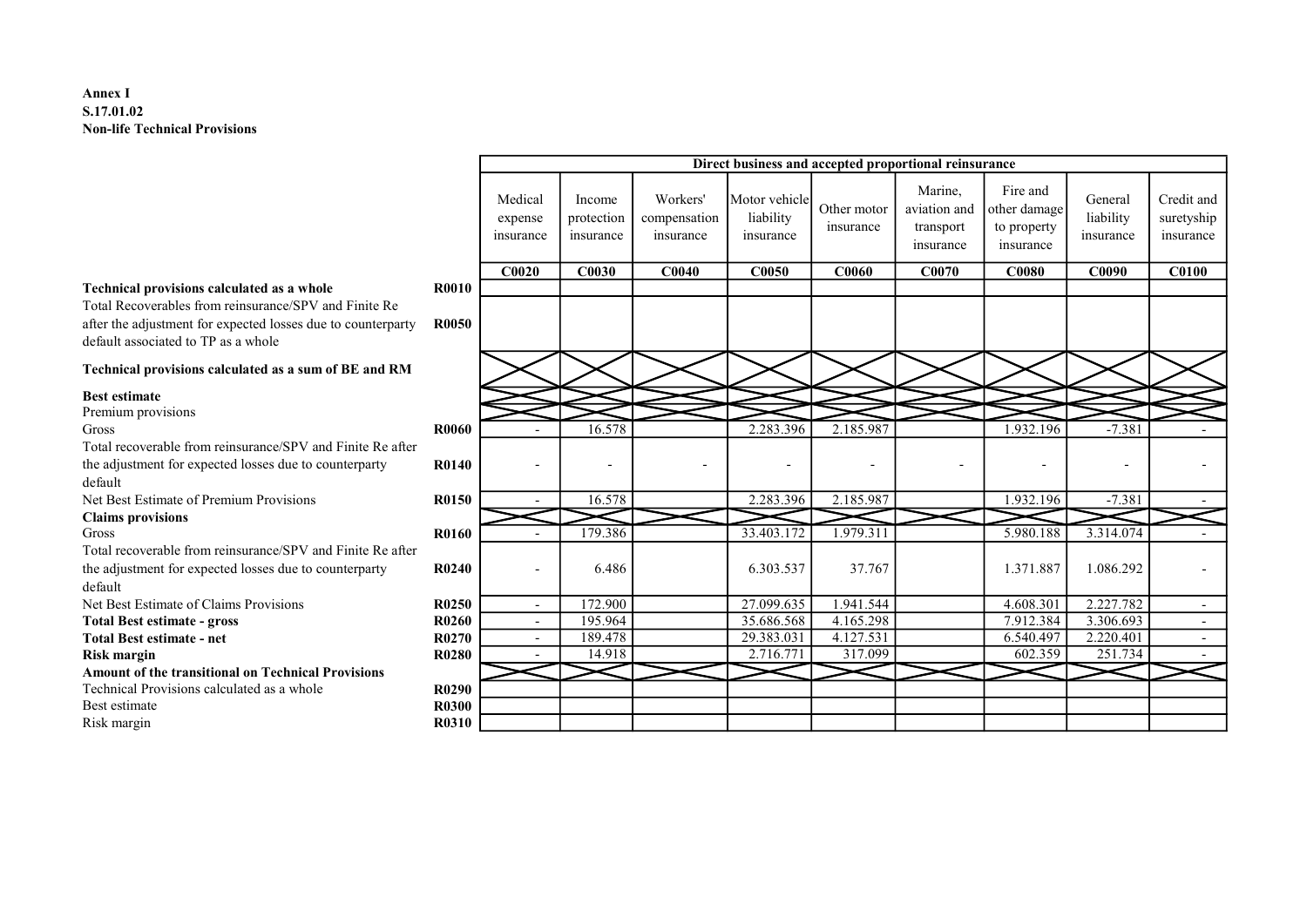|                                                                                                                                            |              |                                 | Direct business and accepted proportional reinsurance<br>Marine,<br>Fire and<br>Motor vehicle<br>Workers'<br>General<br>Income<br>aviation and<br>Other motor<br>other damage<br>liability<br>liability<br>protection<br>compensation<br>transport<br>to property<br>insurance<br>insurance<br>insurance<br>insurance<br>insurance<br>insurance<br>insurance<br><b>C0030</b><br><b>C0040</b><br><b>C0080</b><br><b>C0090</b><br><b>C0050</b><br>CO060<br>C0070<br>210.882<br>4.482.397<br>38.403.339<br>8.514.743<br>3.558.427<br>6.486<br>37.767<br>1.371.887<br>1.086.292<br>6.303.537 |  |            |           |  |           |           |                                       |  |
|--------------------------------------------------------------------------------------------------------------------------------------------|--------------|---------------------------------|------------------------------------------------------------------------------------------------------------------------------------------------------------------------------------------------------------------------------------------------------------------------------------------------------------------------------------------------------------------------------------------------------------------------------------------------------------------------------------------------------------------------------------------------------------------------------------------|--|------------|-----------|--|-----------|-----------|---------------------------------------|--|
|                                                                                                                                            |              | Medical<br>expense<br>insurance |                                                                                                                                                                                                                                                                                                                                                                                                                                                                                                                                                                                          |  |            |           |  |           |           | Credit and<br>suretyship<br>insurance |  |
|                                                                                                                                            |              | <b>C0020</b>                    |                                                                                                                                                                                                                                                                                                                                                                                                                                                                                                                                                                                          |  |            |           |  |           |           | <b>C0100</b>                          |  |
| <b>Technical provisions - total</b>                                                                                                        |              |                                 |                                                                                                                                                                                                                                                                                                                                                                                                                                                                                                                                                                                          |  |            |           |  |           |           |                                       |  |
| Technical provisions - total                                                                                                               | <b>R0320</b> |                                 |                                                                                                                                                                                                                                                                                                                                                                                                                                                                                                                                                                                          |  |            |           |  |           |           |                                       |  |
| Recoverable from reinsurance contract/SPV and Finite Re<br>after the adjustment for expected losses due to counterparty<br>default - total | <b>R0330</b> |                                 |                                                                                                                                                                                                                                                                                                                                                                                                                                                                                                                                                                                          |  |            |           |  |           |           |                                       |  |
| Technical provisions minus recoverables from<br>reinsurance/SPV and Finite Re - total                                                      | <b>R0340</b> |                                 | 204.396                                                                                                                                                                                                                                                                                                                                                                                                                                                                                                                                                                                  |  | 32.099.802 | 4.444.630 |  | 7.142.856 | 2.472.135 |                                       |  |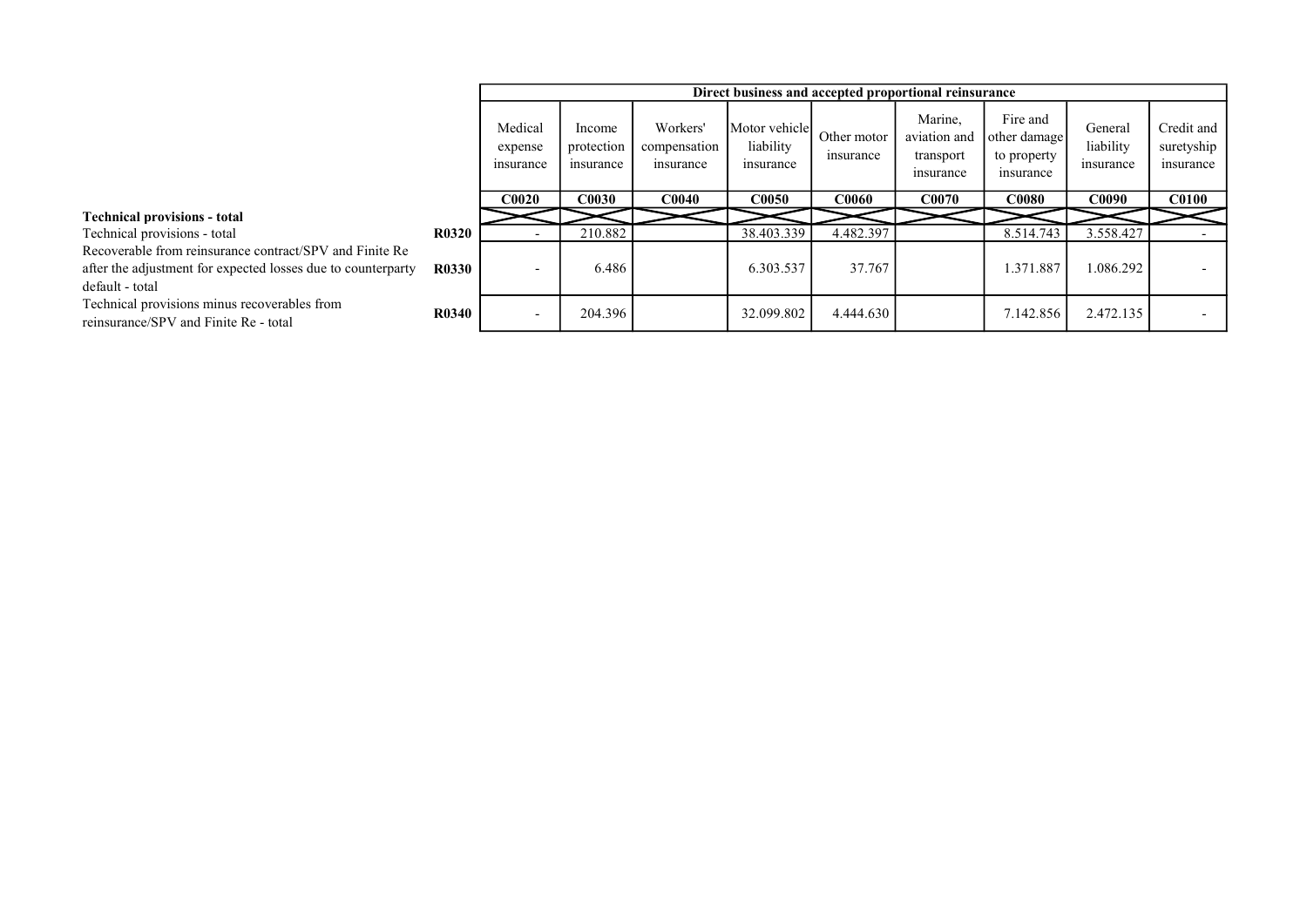## Technical provisions calculated as a whole R

#### Technical provisions calculated as a sum of BE and RM

## Best estimate

|                                                                                                                                                                                                            |                       |                                | Direct business and accepted |                                 |                                               |                                                 |                                                                             |                                                 |                                  |
|------------------------------------------------------------------------------------------------------------------------------------------------------------------------------------------------------------|-----------------------|--------------------------------|------------------------------|---------------------------------|-----------------------------------------------|-------------------------------------------------|-----------------------------------------------------------------------------|-------------------------------------------------|----------------------------------|
|                                                                                                                                                                                                            |                       |                                | proportional reinsurance     |                                 | Accepted non-proportional reinsurance         |                                                 |                                                                             |                                                 |                                  |
|                                                                                                                                                                                                            |                       | Legal<br>expenses<br>insurance | Assistance                   | Miscellaneous<br>financial loss | Non-<br>proportional<br>health<br>reinsurance | Non-<br>proportional<br>casualty<br>reinsurance | Non-<br>proportional<br>marine,<br>aviation and<br>transport<br>reinsurance | Non-<br>proportional<br>property<br>reinsurance | Total Non-<br>Life<br>obligation |
|                                                                                                                                                                                                            |                       | <b>C0110</b>                   | <b>C0120</b>                 | <b>C0130</b>                    | <b>C0140</b>                                  | <b>C0150</b>                                    | <b>C0160</b>                                                                | <b>C0170</b>                                    | <b>C0180</b>                     |
| Technical provisions calculated as a whole<br>Total Recoverables from reinsurance/SPV and Finite Re<br>after the adjustment for expected losses due to counterparty<br>default associated to TP as a whole | R0010<br><b>R0050</b> |                                |                              |                                 |                                               |                                                 |                                                                             |                                                 |                                  |
| Technical provisions calculated as a sum of BE and RM                                                                                                                                                      |                       |                                |                              |                                 |                                               |                                                 |                                                                             |                                                 |                                  |
| <b>Best estimate</b>                                                                                                                                                                                       |                       |                                |                              |                                 |                                               |                                                 |                                                                             |                                                 |                                  |
| Premium provisions                                                                                                                                                                                         |                       |                                |                              |                                 |                                               |                                                 |                                                                             |                                                 |                                  |
| Gross                                                                                                                                                                                                      | R0060                 | 240.602                        |                              |                                 |                                               |                                                 |                                                                             |                                                 | 6.651.378                        |
| Total recoverable from reinsurance/SPV and Finite Re after                                                                                                                                                 |                       |                                |                              |                                 |                                               |                                                 |                                                                             |                                                 |                                  |
| the adjustment for expected losses due to counterparty<br>default                                                                                                                                          | R0140                 |                                |                              |                                 |                                               |                                                 |                                                                             |                                                 |                                  |
| Net Best Estimate of Premium Provisions                                                                                                                                                                    | R0150                 | 240.602                        |                              |                                 |                                               |                                                 |                                                                             |                                                 | 6.651.378                        |
| <b>Claims provisions</b>                                                                                                                                                                                   |                       |                                |                              |                                 |                                               |                                                 |                                                                             |                                                 |                                  |
| Gross                                                                                                                                                                                                      | <b>R0160</b>          | 4.772.845                      |                              |                                 |                                               |                                                 |                                                                             |                                                 | 49.628.976                       |
| Total recoverable from reinsurance/SPV and Finite Re after<br>the adjustment for expected losses due to counterparty<br>default                                                                            | R <sub>0240</sub>     |                                |                              |                                 |                                               |                                                 |                                                                             | $\overline{a}$                                  | 8.805.969                        |
| Net Best Estimate of Claims Provisions                                                                                                                                                                     | R <sub>0250</sub>     | 4.772.845                      | $\overline{\phantom{a}}$     | $\blacksquare$                  | $\overline{\phantom{a}}$                      | $\blacksquare$                                  |                                                                             | $\overline{\phantom{a}}$                        | 40.823.007                       |
| <b>Total Best estimate - gross</b>                                                                                                                                                                         | R0260                 | 5.013.447                      | $\overline{\phantom{a}}$     | $\overline{\phantom{a}}$        | $\overline{\phantom{a}}$                      | $\overline{\phantom{a}}$                        | $\overline{\phantom{a}}$                                                    | $\overline{\phantom{a}}$                        | 56.280.354                       |
| <b>Total Best estimate - net</b>                                                                                                                                                                           | R0270                 | 5.013.447                      | $\overline{\phantom{a}}$     | $\overline{\phantom{a}}$        | $\overline{\phantom{a}}$                      | $\overline{\phantom{a}}$                        | $\overline{\phantom{a}}$                                                    | $\overline{\phantom{a}}$                        | 47.474.385                       |
| Risk margin                                                                                                                                                                                                | R0280                 | 381.667                        |                              |                                 |                                               |                                                 |                                                                             |                                                 | 4.284.548                        |
| <b>Amount of the transitional on Technical Provisions</b>                                                                                                                                                  |                       |                                |                              |                                 |                                               |                                                 |                                                                             |                                                 |                                  |
| Technical Provisions calculated as a whole                                                                                                                                                                 | R0290                 |                                |                              |                                 |                                               |                                                 |                                                                             |                                                 |                                  |
| Best estimate                                                                                                                                                                                              | <b>R0300</b>          |                                |                              |                                 |                                               |                                                 |                                                                             |                                                 |                                  |
| Risk margin                                                                                                                                                                                                | R0310                 |                                |                              |                                 |                                               |                                                 |                                                                             |                                                 |                                  |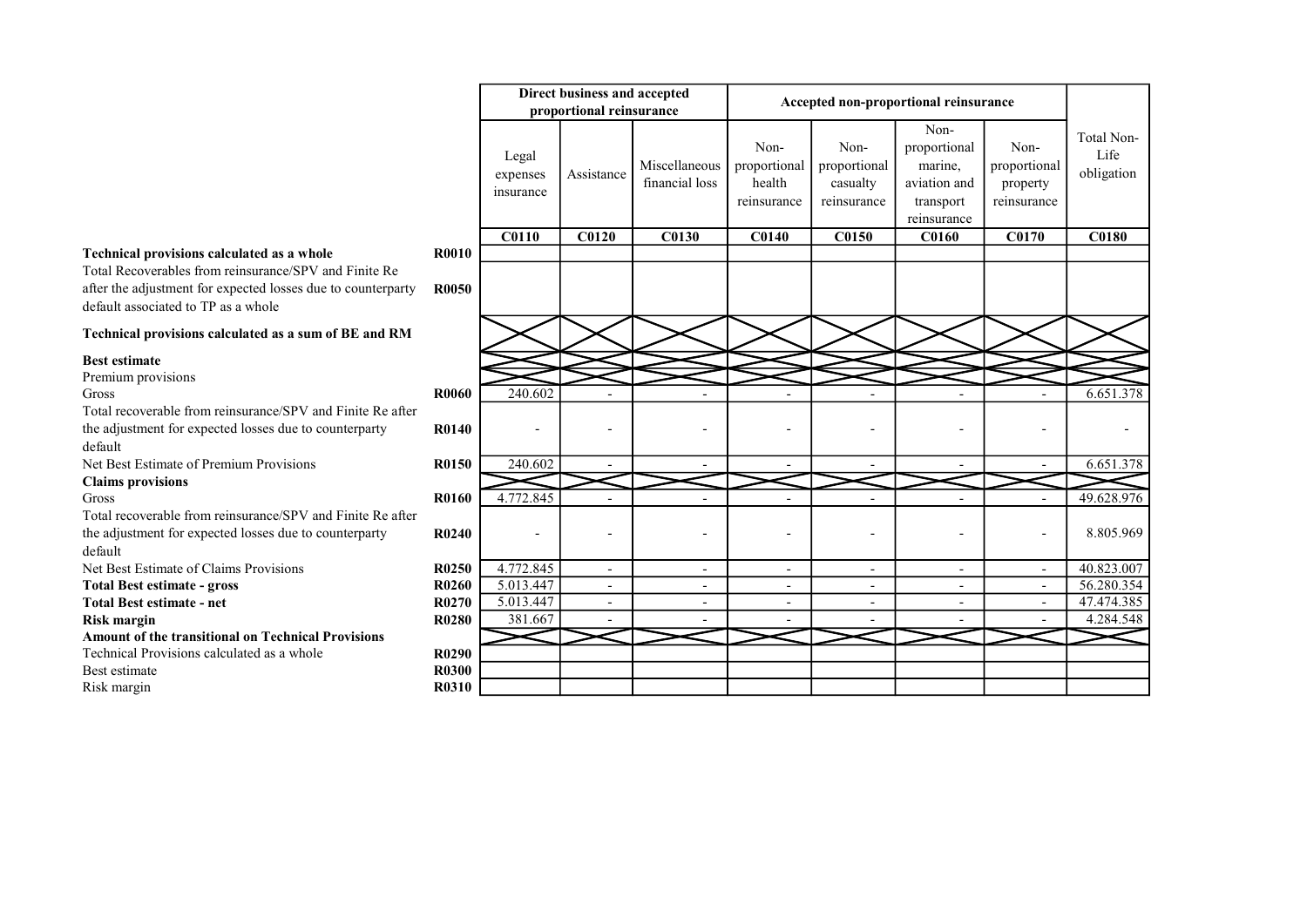|                                                                                                                                            |              | Direct business and accepted<br>proportional reinsurance |                          | Accepted non-proportional reinsurance |                                               |                                                 |                                                                             |                                                 |                                  |
|--------------------------------------------------------------------------------------------------------------------------------------------|--------------|----------------------------------------------------------|--------------------------|---------------------------------------|-----------------------------------------------|-------------------------------------------------|-----------------------------------------------------------------------------|-------------------------------------------------|----------------------------------|
|                                                                                                                                            |              | Legal<br>expenses<br>insurance                           | Assistance               | Miscellaneous<br>financial loss       | Non-<br>proportional<br>health<br>reinsurance | Non-<br>proportional<br>casualty<br>reinsurance | Non-<br>proportional<br>marine,<br>aviation and<br>transport<br>reinsurance | Non-<br>proportional<br>property<br>reinsurance | Total Non-<br>Life<br>obligation |
|                                                                                                                                            |              | <b>C0110</b>                                             | C <sub>0120</sub>        | <b>C0130</b>                          | <b>C0140</b>                                  | <b>C0150</b>                                    | <b>C0160</b>                                                                | <b>C0170</b>                                    | <b>C0180</b>                     |
| <b>Technical provisions - total</b>                                                                                                        |              |                                                          |                          |                                       |                                               |                                                 |                                                                             |                                                 |                                  |
| Technical provisions - total                                                                                                               | <b>R0320</b> | 5.395.114                                                |                          |                                       |                                               |                                                 |                                                                             |                                                 | 60.564.902                       |
| Recoverable from reinsurance contract/SPV and Finite Re<br>after the adjustment for expected losses due to counterparty<br>default - total | <b>R0330</b> | $\overline{\phantom{0}}$                                 | $\overline{\phantom{0}}$ |                                       |                                               | $\overline{\phantom{0}}$                        |                                                                             | $\overline{\phantom{a}}$                        | 8.805.969                        |
| Technical provisions minus recoverables from<br>reinsurance/SPV and Finite Re - total                                                      | <b>R0340</b> | 5.395.114                                                | $\overline{\phantom{a}}$ |                                       |                                               |                                                 |                                                                             | $\overline{\phantom{a}}$                        | 51.758.933                       |

#### Technical provisions - total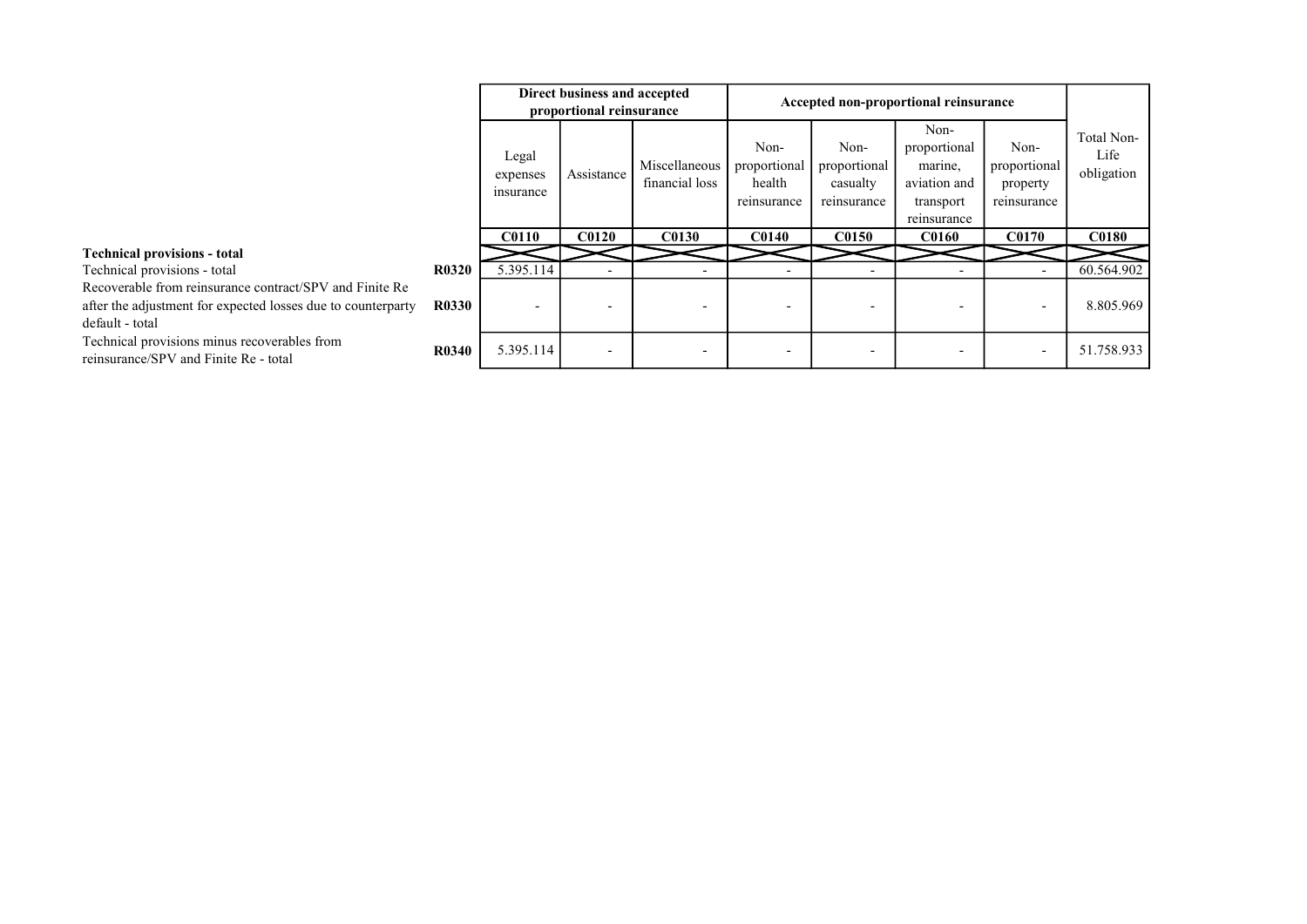#### Annex I S.19.01.21 Non-life Insurance Claims Information

#### Total Non-Life Business

| Accident year /   | <b>Z0010</b> |  |
|-------------------|--------------|--|
| Underwriting year |              |  |

#### Gross Claims Paid (non-cumulative) (absolute amount)

|       |              | Development year |              |            |              |              |            |            |              |            | In Current year |                   | Sum of years |               |  |                |
|-------|--------------|------------------|--------------|------------|--------------|--------------|------------|------------|--------------|------------|-----------------|-------------------|--------------|---------------|--|----------------|
|       | Year         |                  |              |            |              |              |            |            |              |            |                 | $10 & +$          |              |               |  | (cumulative)   |
|       |              | <b>C0010</b>     | C0020        | C0030      | <b>C0040</b> | <b>C0050</b> | C0060      | C0070      | <b>C0080</b> | C0090      | <b>C0100</b>    | C <sub>0110</sub> |              | C0170         |  | <b>C0180</b>   |
| Prior | <b>R0100</b> |                  |              |            |              |              |            |            |              |            |                 | 900.560.90        | <b>R0100</b> | 900.560.90    |  | 900.560,90     |
| $N-9$ | <b>R0160</b> | 9.332.802,20     | 4.711.835,76 | 474.605,28 | .008.796,36  | 269.375,16   | 317.975,57 | 264.152,54 | 174.216.46   | 38.864,98  | 217.412,30      |                   | R0160        | 217.412.30    |  | 16.810.036,61  |
| $N-8$ | R0170        | 10.591.519.18    | 5.473.644.48 | 782.510.32 | 431.064.38   | 252.911.80   | 296.306,78 | 228.273,44 | 207.813.15   | 166.487,78 |                 |                   | <b>R0170</b> | 166.487.78    |  | 18.430.531.31  |
| $N-7$ | <b>R0180</b> | 9.395.331,10     | 4.897.136,31 | 625.070.77 | 398.703,84   | 337.582,87   | 193.784,76 | 381.791,73 | 239.135,44   |            |                 |                   | <b>R0180</b> | 239.135.44    |  | 16.468.536,82  |
| $N-6$ | <b>R0190</b> | 10.030.367.56    | 4.148.004.33 | 720.042.55 | 357.113.19   | 345.370.24   | 282.289,09 | 272.330,70 |              |            |                 |                   | <b>R0190</b> | 272.330.70    |  | 16.155.517,66  |
| $N-5$ | <b>R0200</b> | 11.484.548.09    | 4.341.608.13 | 593.942,21 | 277.319.59   | 420.367,73   | 234.833,92 |            |              |            |                 |                   | <b>R0200</b> | 234.833,92    |  | 17.352.619,67  |
| $N-4$ | <b>R0210</b> | 11.358.894.13    | 4.926.913.33 | 707.817.23 | 529.621.28   | 453.143.97   |            |            |              |            |                 |                   | <b>R0210</b> | 453.143.97    |  | 17.976.389.94  |
| $N-3$ | <b>R0220</b> | 12.437.647,29    | 5.395.516,36 | 832.821,53 | 755.546,40   |              |            |            |              |            |                 |                   | <b>R0220</b> | 755.546,40    |  | 19.421.531,58  |
| $N-2$ | <b>R0230</b> | 13.381.685,10    | 5.286.937.93 | 762.550,28 |              |              |            |            |              |            |                 |                   | <b>R0230</b> | 762.550,28    |  | 19.431.173,31  |
| $N-1$ | R0240        | 13.505.060,66    | 6.171.068,54 |            |              |              |            |            |              |            |                 |                   | R0240        | 6.171.068.54  |  | 19.676.129,20  |
|       | R0250        | 19.469.311,87    |              |            |              |              |            |            |              |            |                 |                   | <b>R0250</b> | 19.469.311,87 |  | 19.469.311,87  |
|       |              |                  |              |            |              |              |            |            |              |            |                 |                   | Total R0260  | 29.642.382,10 |  | 182.092.338,87 |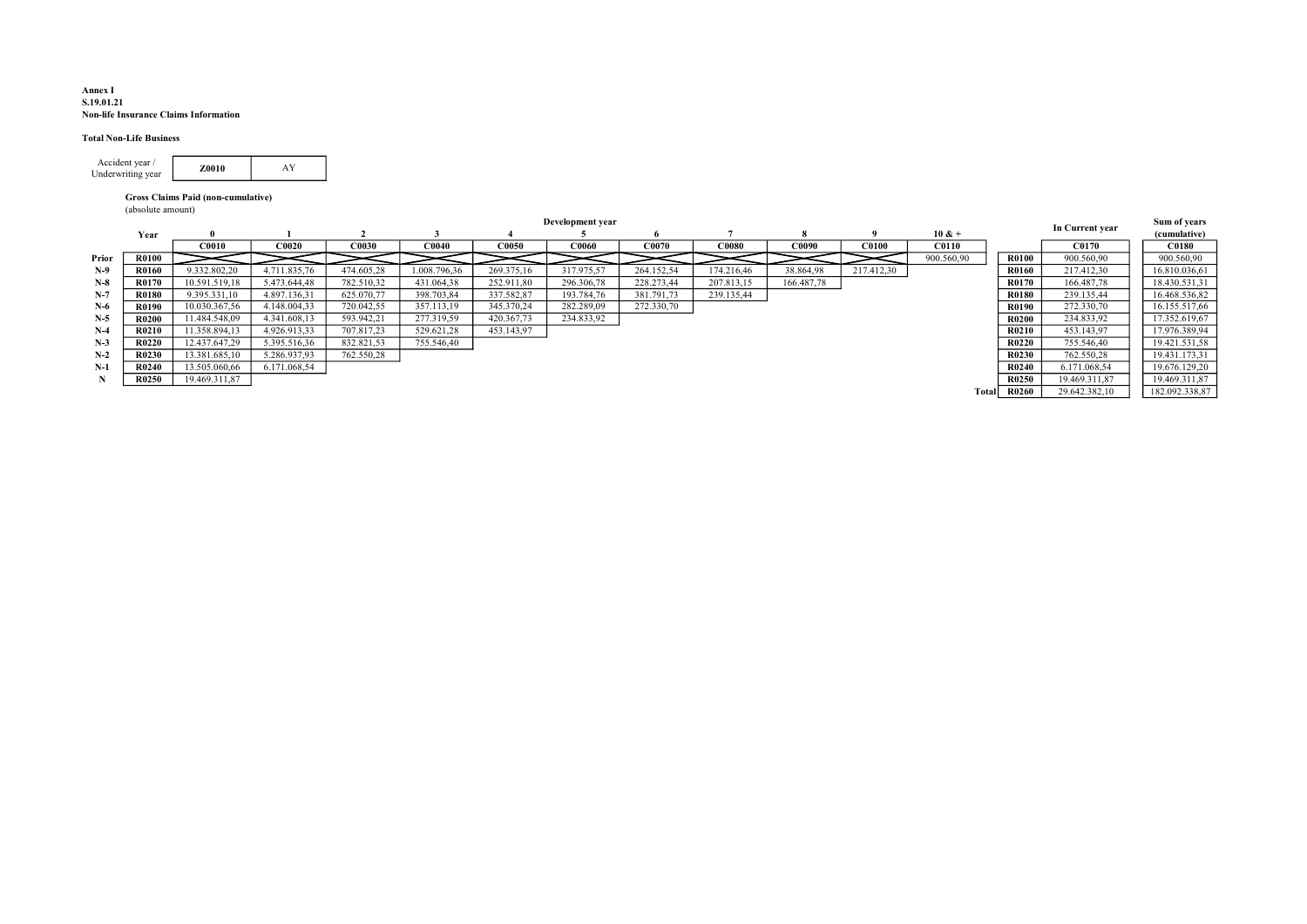#### Gross undiscounted Best Estimate Claims Provisions

(absolute amount)

|       | (absolute amount) |               |              |                   |              |              |              |              |                   |              |            |              |              |                   |
|-------|-------------------|---------------|--------------|-------------------|--------------|--------------|--------------|--------------|-------------------|--------------|------------|--------------|--------------|-------------------|
|       | Development year  |               |              |                   |              |              |              |              |                   |              |            |              |              | Year end          |
|       | Year              |               |              |                   |              |              |              | o            |                   |              |            | $10 & +$     |              | (discounted data) |
|       |                   | <b>C0200</b>  | C0210        | C <sub>0220</sub> | C0230        | <b>C0240</b> | C0250        | <b>C0260</b> | C <sub>0270</sub> | C0280        | C0290      | <b>C0300</b> |              | <b>C0360</b>      |
| Prior | R0100             |               |              |                   |              |              |              |              |                   |              |            | 9.786.102,43 | <b>R0100</b> | 9.267.265,34      |
| $N-9$ | <b>R0160</b>      | 6.217.197,80  | 1.925.362.04 | 1.140.756,76      | 906.960,40   | 613.585,24   | 666.271,44   | 467.472,54   | 553.474,16        | .093.685,44  | 855.423,17 |              | R0160        | 811.629,74        |
| $N-8$ | R0170             | 5.898.480,82  | .774.836,34  | 1.242.326,02      | 751.955,64   | 954.564,80   | 788.200,27   | 673.698,80   | 1.102.350,27      | 1.182.538,99 |            |              | <b>R0170</b> | 1.120.711,59      |
| $N-7$ | <b>R0180</b>      | 4.879.668,90  | 1.057.532,59 | 602.689,82        | 576.439,21   | 372.764,00   | 440.477,31   | 894.026,86   | 713.136,60        |              |            |              | R0180        | 680.826,67        |
| $N-6$ | R0190             | 5.179.632,44  | .158.202,11  | 908.715,22        | 647.495,21   | 754.784,05   | 1.837.785,58 | 1.764.036,15 |                   |              |            |              | R0190        | 1.689.891,51      |
| $N-5$ | <b>R0200</b>      | 4.606.451,91  | 871.388,66   | 194.664,67        | 69.726,79    | 1.255.616,55 | 1.232.553,58 |              |                   |              |            |              | <b>R0200</b> | 1.167.948,18      |
| $N-4$ | R0210             | 7.381.027,51  | 1.321.208,05 | 925.281,23        | 2.364.629,88 | 1.990.282,03 |              |              |                   |              |            |              | R0210        | 1.914.561,25      |
| $N-3$ | R0220             | 7.738.190,69  | 1.942.267,12 | 3.954.500,79      | 3.560.424,83 |              |              |              |                   |              |            |              | <b>R0220</b> | 3.390.707,31      |
| $N-2$ | <b>R0230</b>      | 9.871.301,30  | 4.029.253,05 | 3.357.871,44      |              |              |              |              |                   |              |            |              | <b>R0230</b> | 3.215.839,64      |
| $N-1$ | R0240             | 15.845.513,88 | 8.281.328,74 |                   |              |              |              |              |                   |              |            |              | R0240        | 7.946.201,15      |
| N     | R0250             | 14.719.763,64 |              |                   |              |              |              |              |                   |              |            |              | R0250        | 14.228.658,12     |
|       |                   |               |              |                   |              |              |              |              |                   |              |            | Total        | <b>R0260</b> | 45.434.240.49     |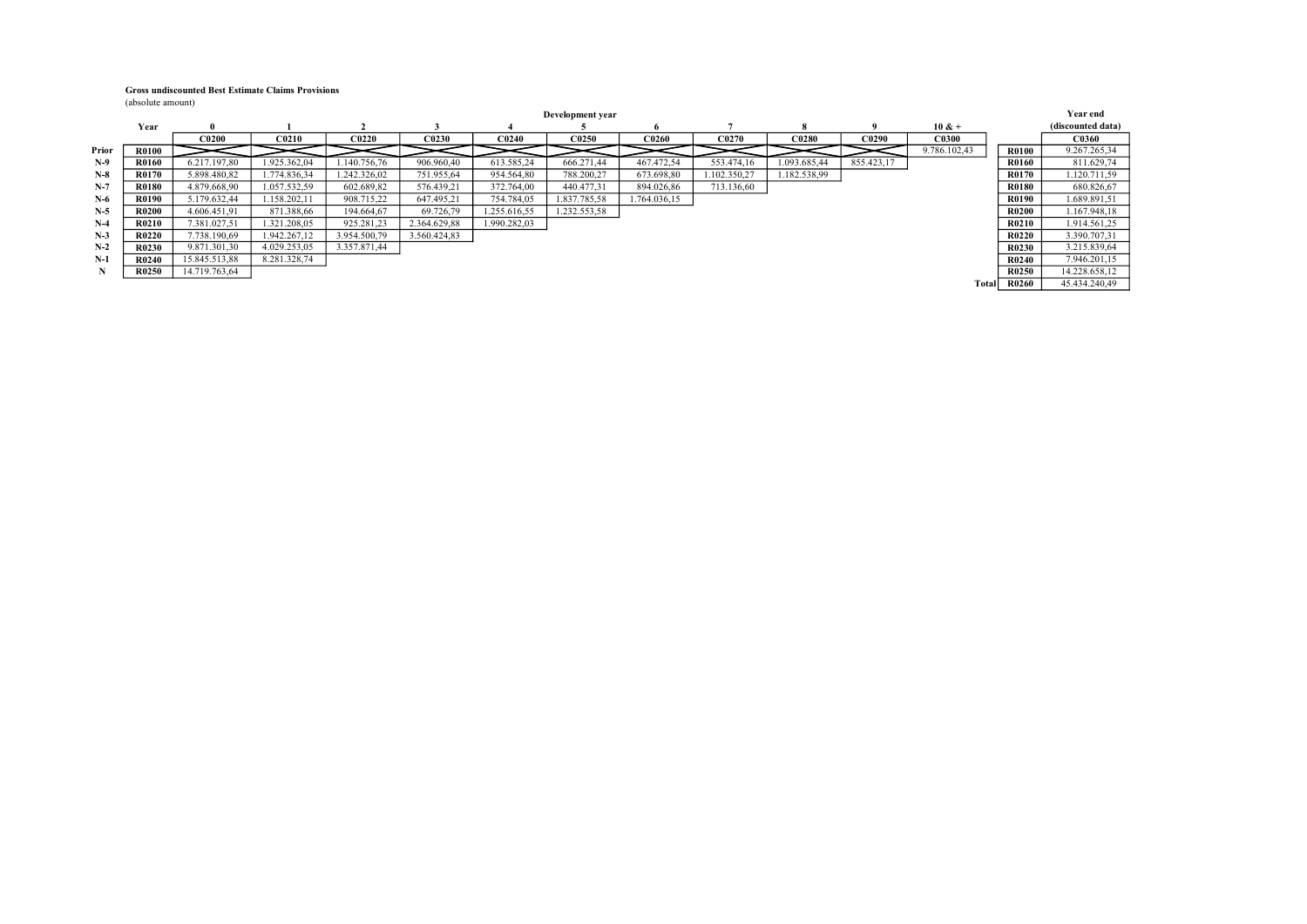#### Annex I S.22.01.21 Impact of long term guarantees and transitional measures

|                                                            |              | <b>Amount with Long Term</b><br>Guarantee measures and<br>transitionals | Impact of transitional on<br>technical provisions | Impact of<br>transitional on<br>interest rate | <b>Impact of volatility</b><br>adjustment set to zero | <b>Impact of matching</b><br>adjustment set to zero |
|------------------------------------------------------------|--------------|-------------------------------------------------------------------------|---------------------------------------------------|-----------------------------------------------|-------------------------------------------------------|-----------------------------------------------------|
|                                                            |              | <b>C0010</b>                                                            | C <sub>0030</sub>                                 | C0050                                         | C0070                                                 | <b>C0090</b>                                        |
| Technical provisions                                       | <b>R0010</b> | 138.518.750                                                             |                                                   |                                               | 2.587.784                                             |                                                     |
| Basic own funds                                            | <b>R0020</b> | 38.562.703                                                              |                                                   | 0                                             | $-1.890.369$                                          |                                                     |
| Eligible own funds to meet Solvency<br>Capital Requirement | <b>R0050</b> | 38.562.703                                                              | $\mathbf{0}$                                      | 0                                             | $-1.890.369$                                          |                                                     |
| Solvency Capital Requirement                               | <b>R0090</b> | 25.476.333                                                              |                                                   | $\mathbf{0}$                                  | 750.373                                               |                                                     |
| Eligible own funds to meet Minimum<br>Capital Requirement  | <b>R0100</b> | 28.756.878                                                              | $\mathbf{0}$                                      | $\bf{0}$                                      | $-2.412.181$                                          |                                                     |
| Minimum Capital Requirement                                | <b>R0110</b> | 11.464.350                                                              |                                                   | $\mathbf{0}$                                  | 337.668                                               |                                                     |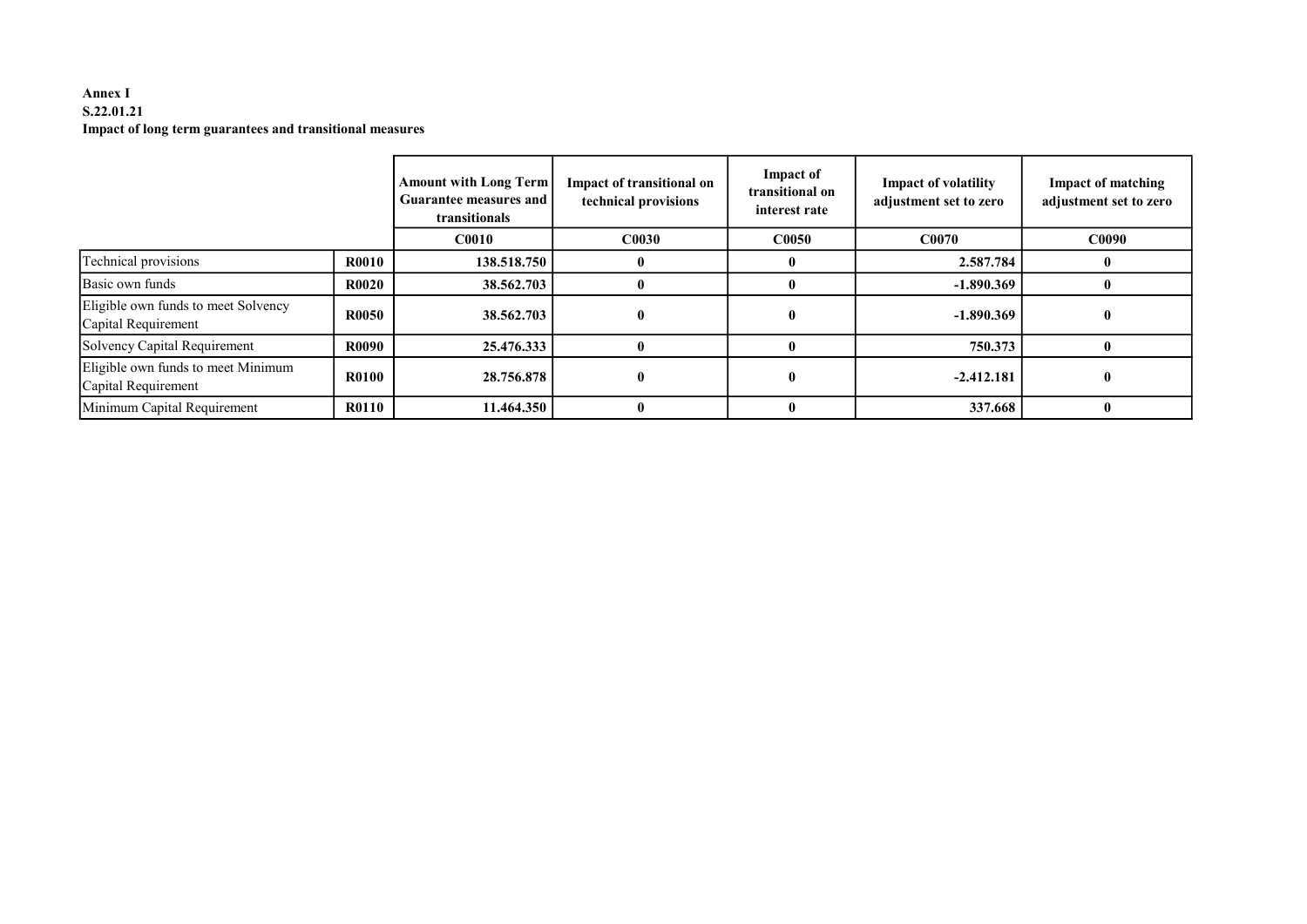#### Basic own funds before deduction for participations in other financial sector as foreseen in article 68 of Delegated Regulation (EU) 2015/35

Ordinary share capital (gross of own shares)  $\sqrt{2.500.000} = 2.500.000$  2.500.000 2.500.000

Share premium account related to ordinary share capital **R0030 R0030** 

Iinitial funds, members' contributions or the equivalent basic own - fund item for mutual and mutual-type undertakings R0040

Subordinated mutual member accounts R0050 Surplus funds **R0070** Preference shares **R0090** Share premium account related to preference shares R0110 Reconciliation reserve R0130 23.964.008 23.964.008 23.964.008 23.964.008 23.964.008 23.964.008 R0140 R0140 23.964.008 23.964.008 23.964.008 23.964.008 23.964.008 23.964.008 23.964.008 23.964.008 23.964.00 Subordinated liabilities R0140 10.000.000 10.000.000 An amount equal to the value of net deferred tax assets **R0160** 2.098.695 2.098.695 2.098.695 Other own fund items approved by the supervisory authority as basic own funds not specified above R0180 Own funds from the financial statements that should not be represented by the reconciliation reserve and do not meet the criteria to be classified as Solvency II own funds Own funds from the financial statements that should not be represented by the reconciliation reserve and do not meet the Own funds from the financial statements that should not be represented by the reconciliation reserve and do not meet the<br>criteria to be classified as Solvency II own funds Deductions Deductions for participations in financial and credit institutions R0230

#### Ancillary own funds

Unpaid and uncalled ordinary share capital callable on demand R0300 R0300

Unpaid and uncalled initial funds, members' contributions or the equivalent basic own fund item for mutual and mutual type undertakings, callable on demand<br>type undertakings, callable on demand

Unpaid and uncalled preference shares callable on demand **R0320** R0320

A legally binding commitment to subscribe and pay for subordinated liabilities on demand R0330

Letters of credit and guarantees under Article 96(2) of the Directive 2009/138/EC R0340

Letters of credit and guarantees other than under Article 96(2) of the Directive 2009/138/EC R0350

Supplementary members calls under first subparagraph of Article 96(3) of the Directive 2009/138/EC R0360

Supplementary members calls - other than under first subparagraph of Article 96(3) of the Directive 2009/138/EC R0370 Other ancillary own funds **R0390** Compared to the control of the control of the control of the control of the control of the control of the control of the control of the control of the control of the control of the control

Total ancillary own funds R0400

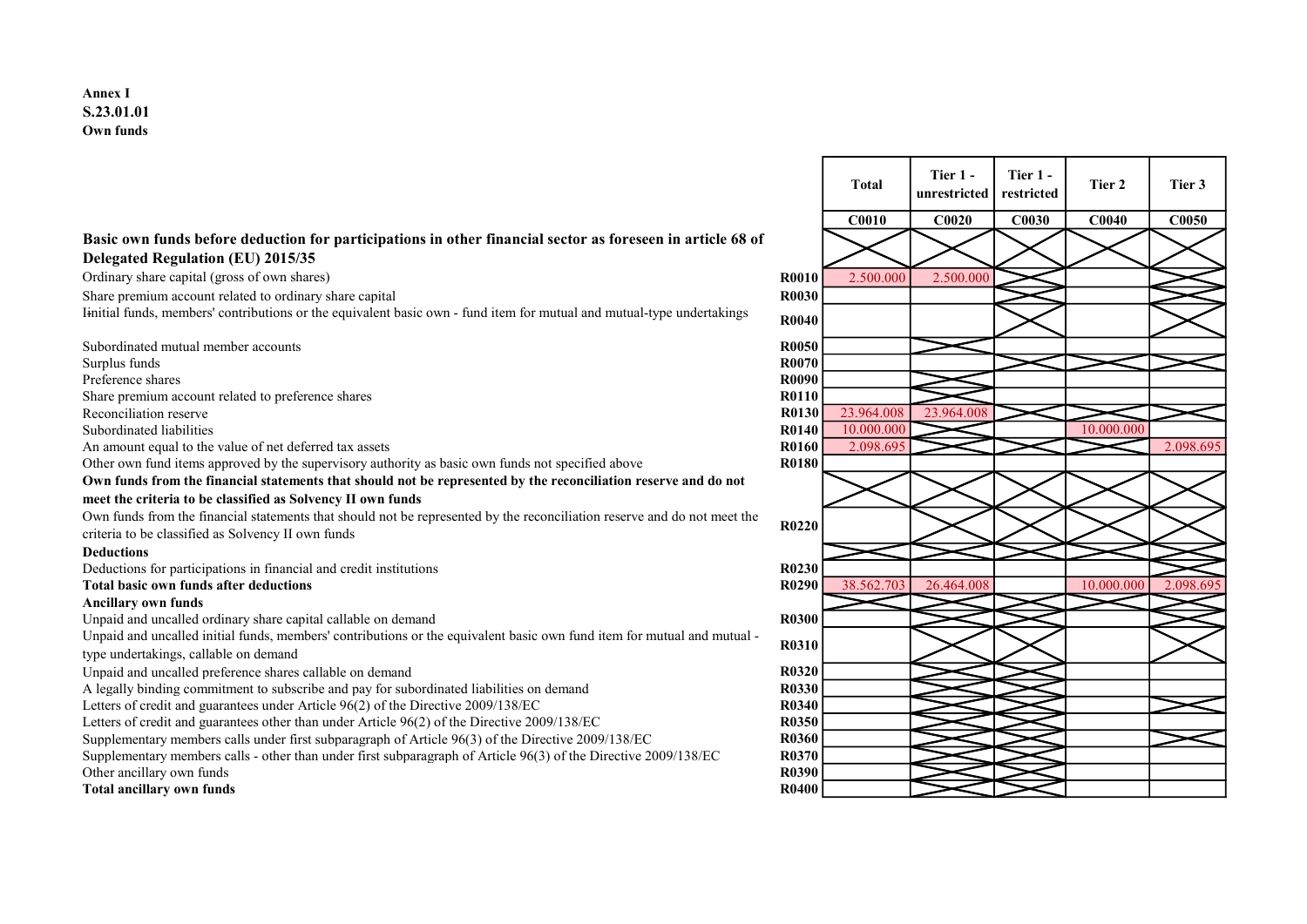#### Available and eligible own funds

Total available own funds to meet the SCR Total available own funds to meet the MCR Total eligible own funds to meet the SCR Total eligible own funds to meet the MCR **SCR** R0580  $25.476.333$ **MCR** R0600 11.464.350 Ratio of Eligible own funds to SCR Ratio of Eligible own funds to MCR

Reconciliation reserve

Own shares (held directly and indirectly) R0710

Foreseeable dividends, distributions and charges R0720

Adjustment for restricted own fund items in respect of matching adjustment portfolios and ring fenced funds R0740

#### Expected profits

Expected profits included in future premiums (EPIFP) - Life business R0770 691.000

Expected profits included in future premiums (EPIFP) - Non- life business R0780 R0780 R0780 R0780

Total Expected profits included in future premiums (EPIFP) R0790 1.416.000

| R0500 | 38.562.703 | 26.464.008 | 10.000.000 | 2.098.695 |
|-------|------------|------------|------------|-----------|
| R0510 | 36.464.008 | 26.464.008 | 10.000.000 |           |
| R0540 | 38.562.703 | 26.464.008 | 10.000.000 | 2.098.695 |
| R0550 | 28.756.878 | 26.464.008 | 2.292.870  |           |
| R0580 | 25.476.333 |            |            |           |
| R0600 | 11.464.350 |            |            |           |
| R0620 | 1,51       |            |            |           |
| R0640 | 2,51       |            |            |           |

![](_page_18_Figure_13.jpeg)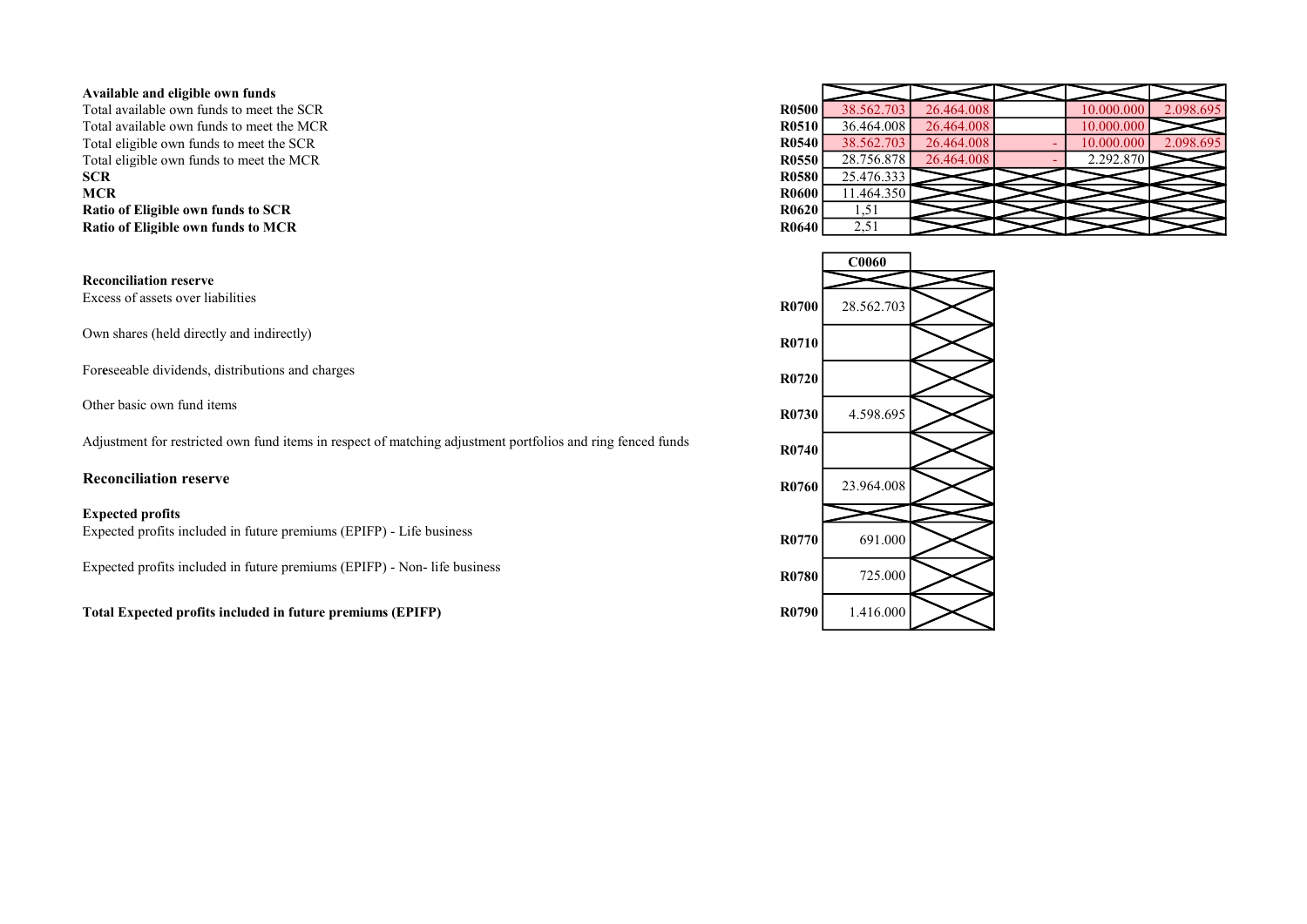#### Annex I S.25.01.21 Solvency Capital Requirement - for undertakings on Standard Formula

- Counterparty default risk R Life underwriting risk R0030 1.595.468
- Health underwriting risk R
- Non-life underwriting risk R

### Basic Solvency Capital Requirement R0100 25.286.420

# Calculation of Solvency Capital Requirement<br>Operational risk

Operational risk 2.032.763,07 Loss-absorbing capacity of technical provisions Loss-absorbing capacity of deferred taxes Capital requirement for business operated in accordance with Art. 4 of Directive 2003/41/EC Solvency capital requirement excluding capital add-on Capital add-on already set Solvency capital requirement R0220 25.476.333,4276.333,4276.333,4176.333,4176.333,4176.333,4176.333,4176.333,41 Other information on SCR

Capital requirement for duration-based equity risk sub-module Total amount of Notional Solvency Capital Requirement for remaining part Total amount of Notional Solvency Capital Requirements for ring fenced funds R04200 R04200 Total amount of Notional Solvency Capital Requirement for matching adjustment portfolios Diversification effects due to RFF nSCR aggregation for article 304

|                                           |              | Gross solvency capital<br>requirement | <b>USP</b>   | <b>Simplifications</b> |
|-------------------------------------------|--------------|---------------------------------------|--------------|------------------------|
|                                           |              | <b>C0110</b>                          | <b>C0090</b> | <b>C0100</b>           |
| Market risk                               | <b>R0010</b> | 8.441.506                             |              |                        |
| Counterparty default risk                 | <b>R0020</b> | 2.720.449                             |              |                        |
| Life underwriting risk                    | <b>R0030</b> | 1.595.468                             |              |                        |
| Health underwriting risk                  | <b>R0040</b> | 277.748                               |              |                        |
| Non-life underwriting risk                | <b>R0050</b> | 19.938.955                            |              |                        |
| Diversification                           | <b>R0060</b> | $-7.687.705$                          |              |                        |
| Intangible asset risk                     | <b>R0070</b> |                                       |              |                        |
| <b>Basic Solvency Capital Requirement</b> | <b>R0100</b> | 25.286.420                            |              |                        |

|              | <b>C0100</b>    |
|--------------|-----------------|
| <b>R0130</b> | 2.032.763,07    |
| <b>R0140</b> | $-32.728,22$    |
| <b>R0150</b> | $-1.810.121,44$ |
| <b>R0160</b> |                 |
| R0200        | 25.476.333,41   |
| <b>R0210</b> |                 |
| <b>R0220</b> | 25.476.333,41   |
|              |                 |
| <b>R0400</b> |                 |
| <b>R0410</b> |                 |
| R0420        |                 |
| <b>R0430</b> |                 |
| R0440        |                 |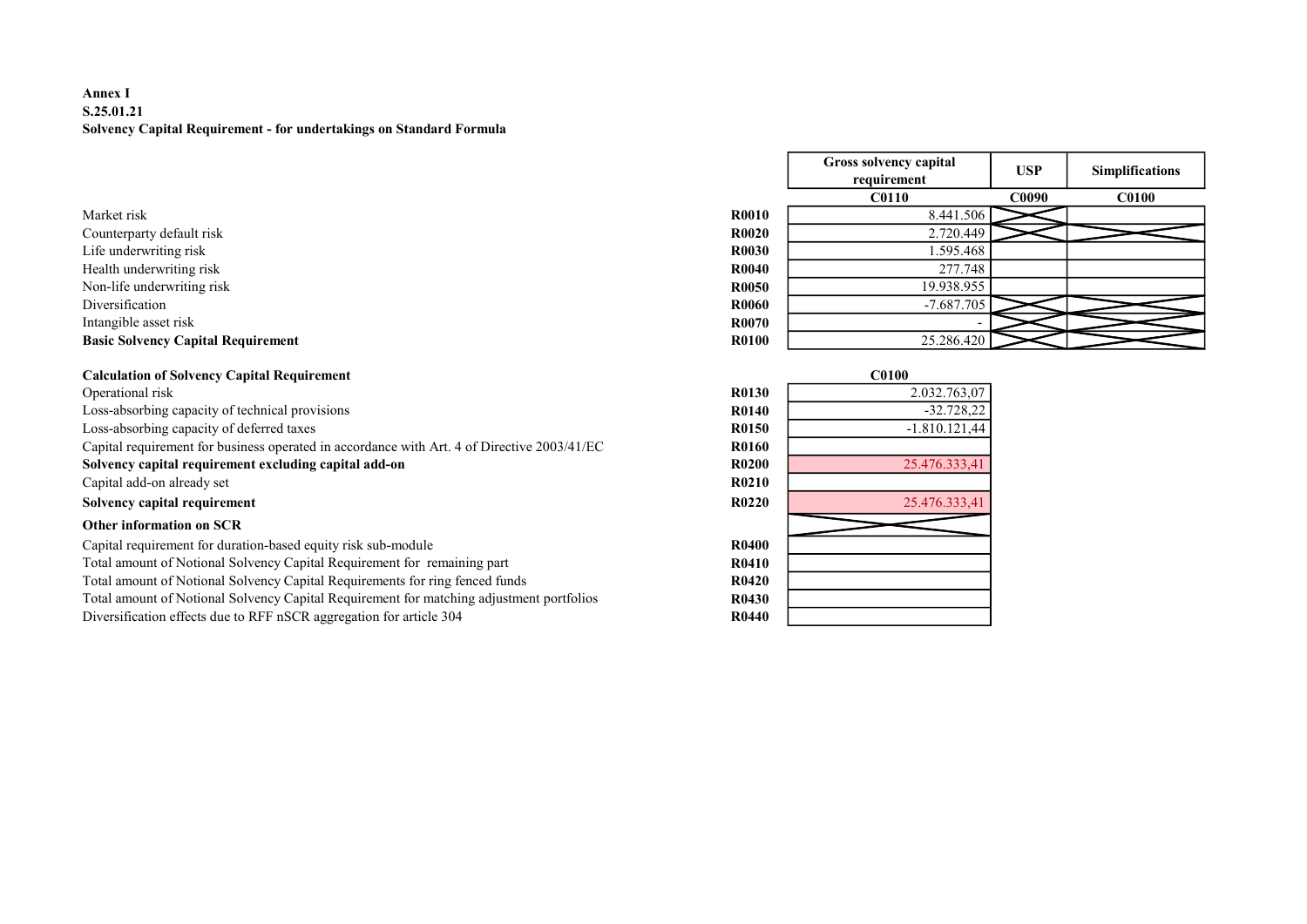### Annex I S.28.02.01 Minimum capital Requirement - Both life and non-life insurance activity

|                                                                                |              | Non-life<br>activities | Life<br>activities |
|--------------------------------------------------------------------------------|--------------|------------------------|--------------------|
|                                                                                |              | $MCR_{(NL, NL)}$       | $MCR_{(NLL)}R$     |
|                                                                                |              | Result                 | esult              |
|                                                                                |              | <b>C0010</b>           | <b>C0020</b>       |
| Linear formula component for non-life<br>insurance and reinsurance obligations | <b>R0010</b> | 8.872.158              |                    |

Non-life activities Life activities

|              | Net (of<br>reinsurance/SPV) best<br>estimate and TP<br>calculated as a whole | Net (of reinsurance)<br>written premiums in<br>the last 12 months | Net (of)<br>reinsurance/SPV) best<br>estimate and TP<br>calculated as a whole | Net (of reinsurance)<br>written premiums in<br>the last 12 months |
|--------------|------------------------------------------------------------------------------|-------------------------------------------------------------------|-------------------------------------------------------------------------------|-------------------------------------------------------------------|
|              | <b>C0030</b>                                                                 | C <sub>0040</sub>                                                 | <b>C0050</b>                                                                  | <b>C0060</b>                                                      |
| R0020        |                                                                              |                                                                   |                                                                               |                                                                   |
| <b>R0030</b> | 189.479                                                                      | 229.547                                                           |                                                                               |                                                                   |
| R0040        |                                                                              |                                                                   |                                                                               |                                                                   |
| R0050        | 29.383.032                                                                   | 20.531.429                                                        |                                                                               |                                                                   |
| R0060        | 4.127.531                                                                    | 13.756.644                                                        |                                                                               |                                                                   |
| R0070        |                                                                              |                                                                   |                                                                               |                                                                   |
| R0080        | 6.540.497                                                                    | 14.925.304                                                        |                                                                               |                                                                   |
| R0090        | 2.220.401                                                                    | 2.918.277                                                         |                                                                               |                                                                   |
| R0100        |                                                                              |                                                                   |                                                                               |                                                                   |
| R0110        | 5.013.447                                                                    | 2.231.515                                                         |                                                                               |                                                                   |
| R0120        |                                                                              |                                                                   |                                                                               |                                                                   |
| R0130        |                                                                              |                                                                   |                                                                               |                                                                   |
| R0140        |                                                                              |                                                                   |                                                                               |                                                                   |
| R0150        |                                                                              |                                                                   |                                                                               |                                                                   |
| R0160        |                                                                              |                                                                   |                                                                               |                                                                   |
| R0170        |                                                                              |                                                                   |                                                                               |                                                                   |

Medical expense insurance and proportional reinsurance Income protection insurance and proportional reinsurance Workers' compensation insurance and proportional reinsurance Motor vehicle liability insurance and proportional reinsurance Other motor insurance and proportional reinsurance Marine, aviation and transport insurance and proportional reinsurance Fire and other damage to property insurance and proportional reinsurance General liability insurance and proportional reinsurance Credit and suretyship insurance and proportional reinsurance Legal expenses insurance and proportional reinsurance Assistance and proportional reinsurance Miscellaneous financial loss insurance and proportional reinsurance Non-proportional health reinsurance Non-proportional casualty reinsurance Non-proportional marine, aviation and transport reinsurance

Non-proportional property reinsurance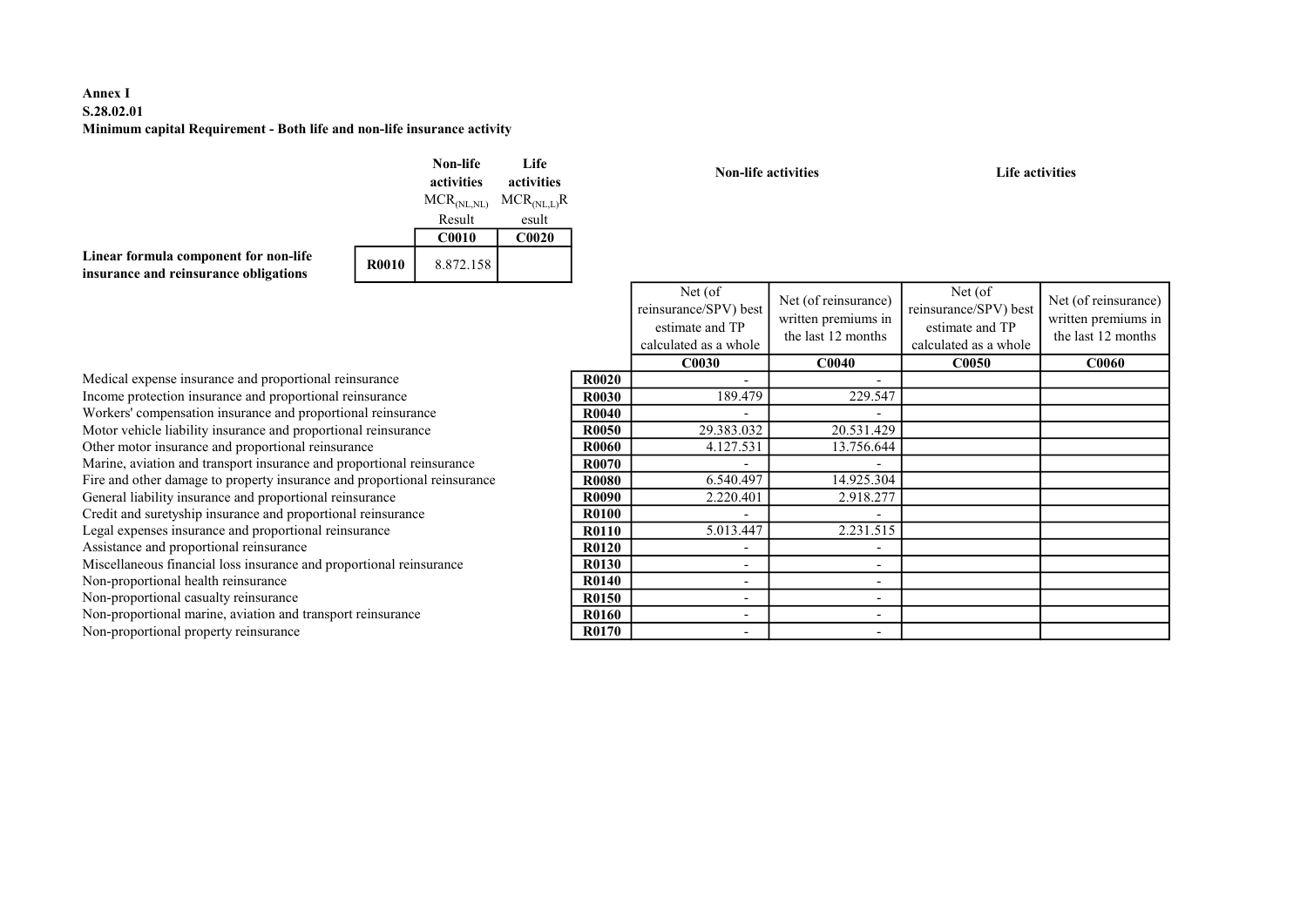|              | Non-life<br>activities | Life<br>activities |
|--------------|------------------------|--------------------|
|              | $MCR_{(L, NL)}$        | $MCR_{(L,L)}$      |
|              | Result                 | Result             |
|              | <b>C0070</b>           | <b>C0080</b>       |
| <b>R0200</b> |                        | 2.821.892          |
|              |                        |                    |

Non-life activities Life activities

|                                | Net (of)<br>reinsurance/SPV) best<br>estimate and TP<br>calculated as a whole | Net (of)<br>reinsurance/SPV) total<br>capital at risk | Net (of<br>reinsurance/SPV) best<br>estimate and TP<br>calculated as a whole | Net (of)<br>reinsurance/SPV)<br>total capital at risk |
|--------------------------------|-------------------------------------------------------------------------------|-------------------------------------------------------|------------------------------------------------------------------------------|-------------------------------------------------------|
|                                | <b>C0090</b>                                                                  | <b>C0100</b>                                          | <b>C0110</b>                                                                 | <b>C0120</b>                                          |
| R0210                          |                                                                               |                                                       | 75.847.233                                                                   |                                                       |
| R0220                          |                                                                               |                                                       | 253.233                                                                      |                                                       |
| R0230                          |                                                                               |                                                       |                                                                              |                                                       |
| R <sub>0</sub> 24 <sub>0</sub> |                                                                               |                                                       |                                                                              |                                                       |
| R <sub>0250</sub>              |                                                                               |                                                       |                                                                              | 41.018.376                                            |

Obligations with profit participation - guaranteed benefits Obligations with profit participation - future discretionary benefits Index-linked and unit-linked insurance obligations Other life (re)insurance and health (re)insurance obligations Total capital at risk for all life (re)insurance obligations